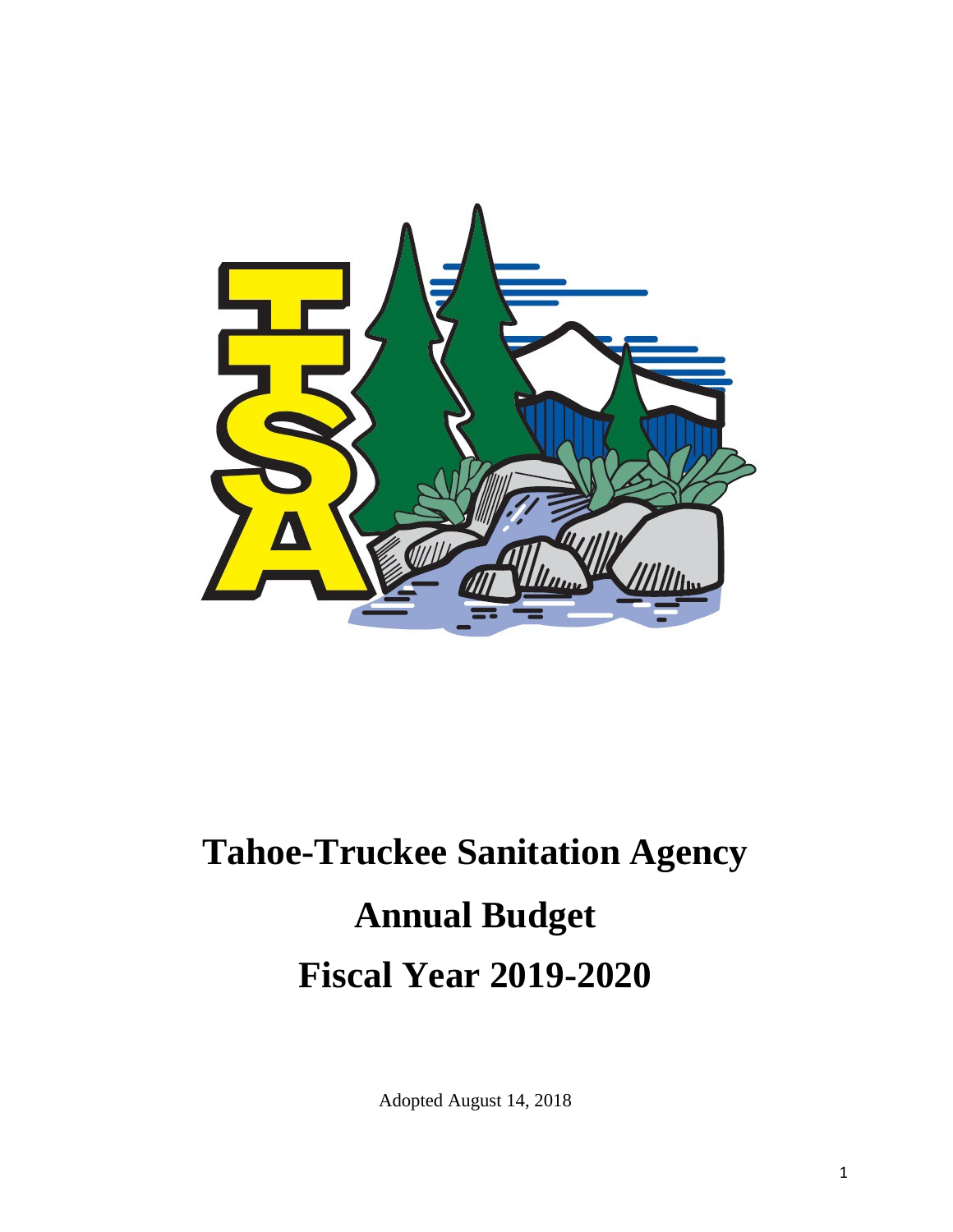#### **Tahoe-Truckee Sanitation Agency Annual Budget Fiscal Year 2019-2020**

#### **Board of Directors**

S. Lane Lewis: President Dale Cox: Vice President Jon Northrop Dan Wilkins Blake Tresan

#### **Agency Budget Team**

LaRue Griffin, General Manager Roshelle Chavez, Administrative Services Manager Robert Gray, Information Technology Manager Richard Pallante, Maintenance Manager Jay Parker, Engineering Manager Michael Peak, Operations Manager Greg O'Hair, Chief Plant Operator Laura Mader, Laboratory Director

#### **Agency Office**

13720 Butterfield Drive Truckee, CA 96161 530.587.2525 (Office) 530.587.5840 (Fax)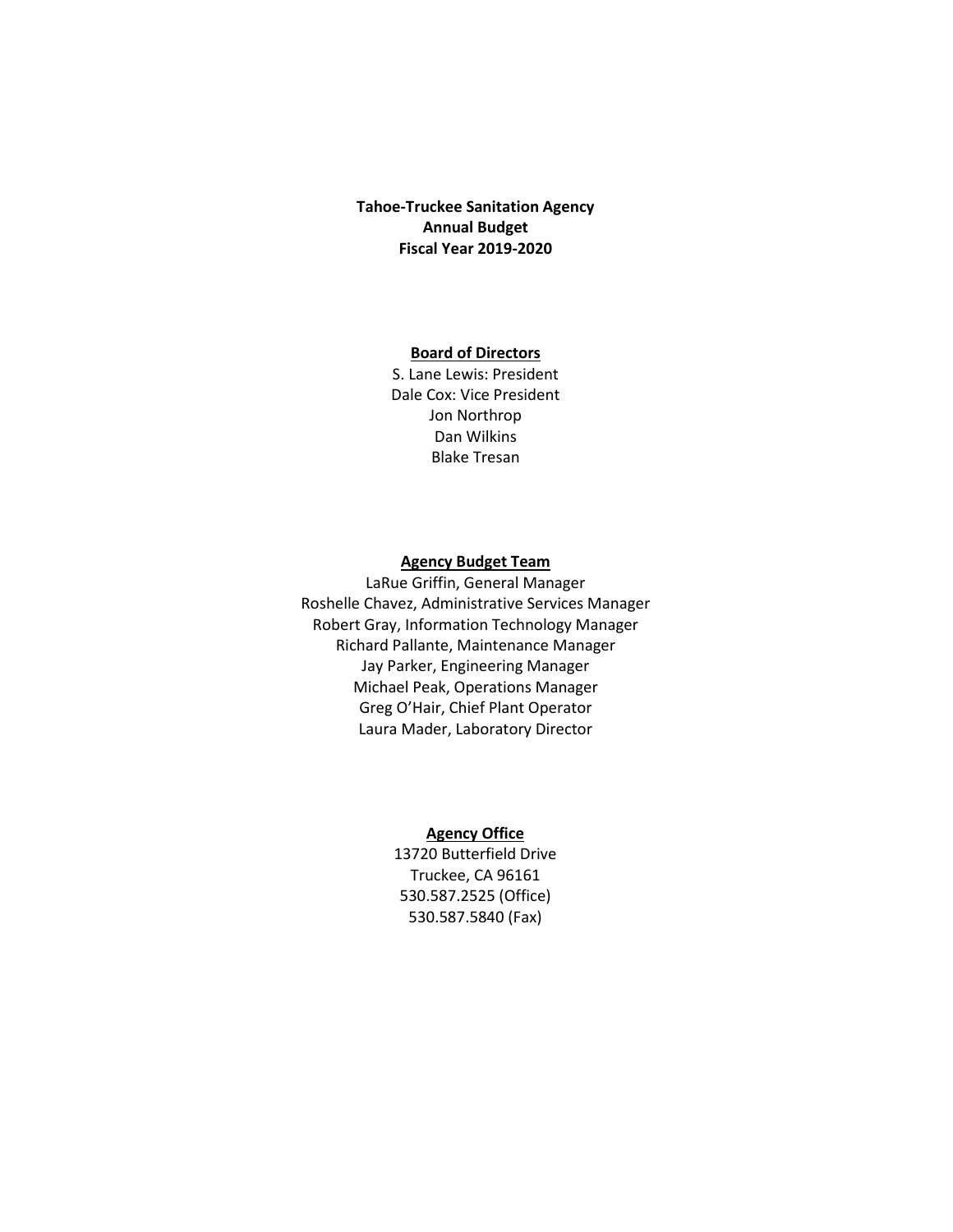# **Table of Contents**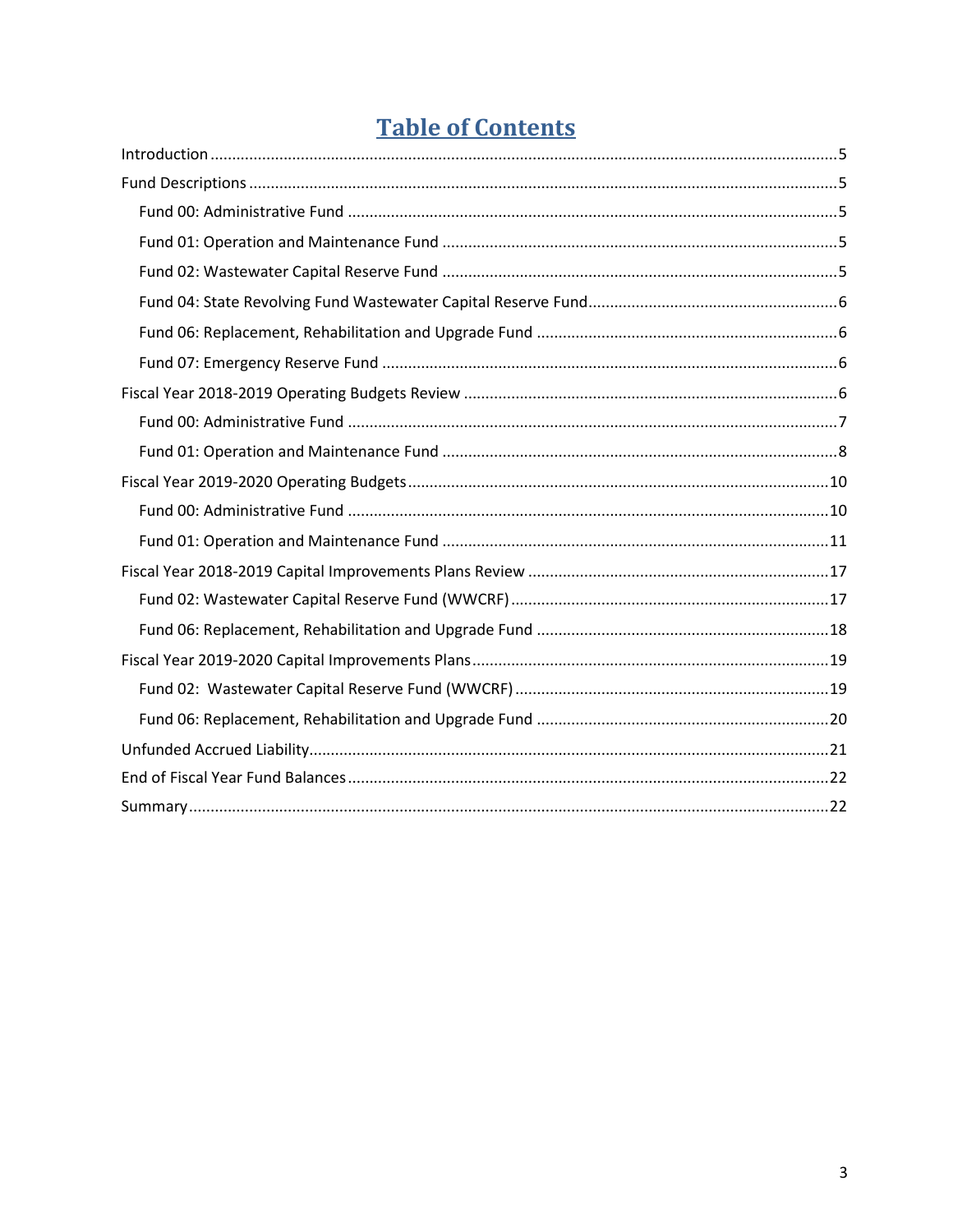# **Table Index**

# **Appendices**

| Appendix B: Fiscal Year 2019-2020 Fund 01: Operation and Maintenace Fund Budget24 |  |
|-----------------------------------------------------------------------------------|--|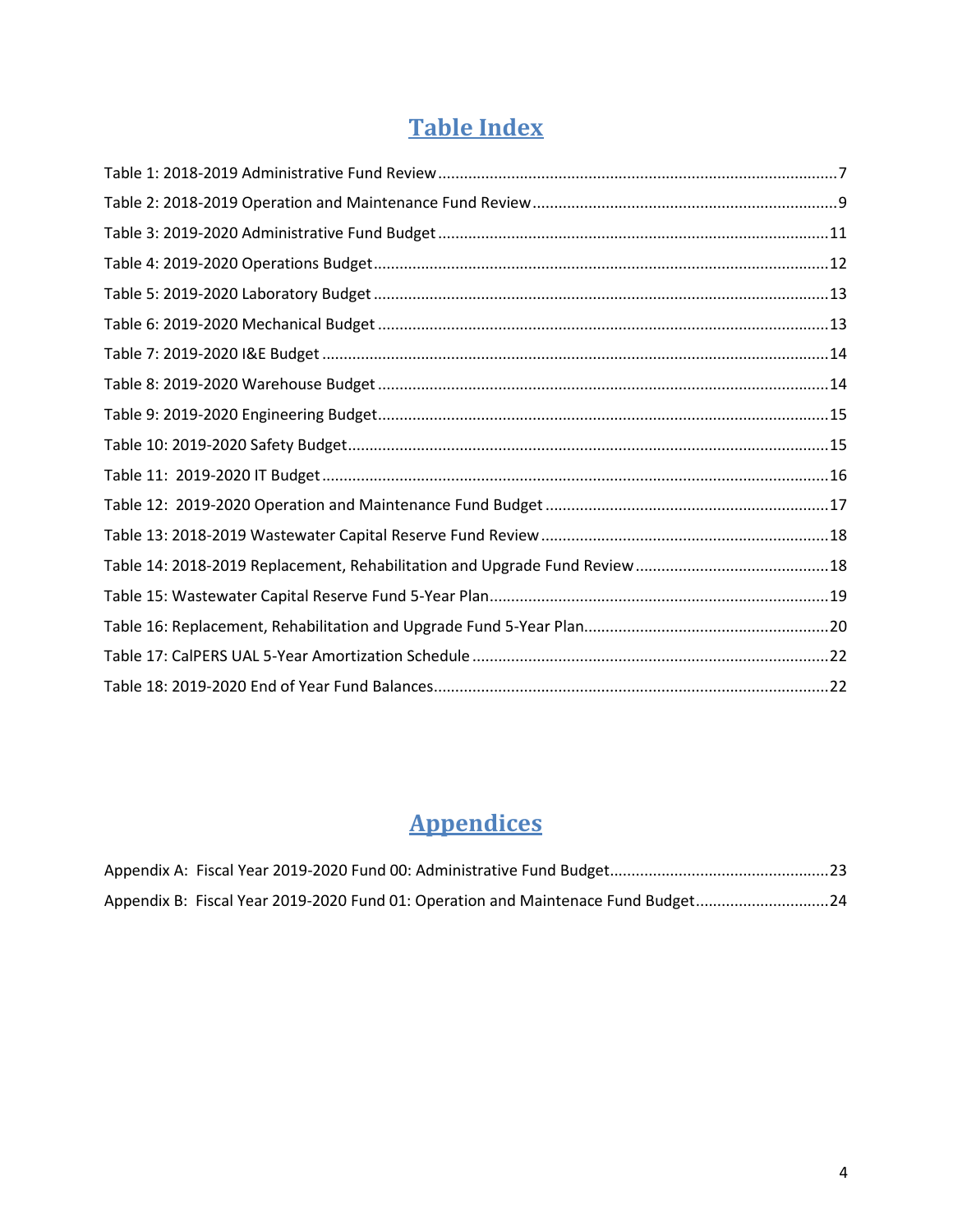# <span id="page-4-0"></span>**Introduction**

The Agency maintains 6 funds; however, they are collectively utilized for (1) maintaining the daily operations of the Agency, (2) construction of capital improvement projects and (3) maintaining an emergency reserve. Daily operations are administered through Fund 00 (Administrative Fund) and Fund 01 (Operation and Maintenance Fund). Administrative activities are included in Fund 00. All operation and maintenance activities are included in Fund 01. Capital improvements which are designated as individual projects estimated at \$25,000 or greater are administered through Fund 02 (Wastewater Capital Reserve Fund) and Fund 06 (Replacement, Rehabilitation and Upgrade Fund) depending on the project scope and fund allocation. The State Revolving Fund Wastewater Capital Reserve Fund is maintained in Fund 04 and emergency reserves are maintained in Fund 07.

This annual budget is prepared to project revenues and expenditures that are anticipated for the daily operation of the Agency for fiscal year 2019-2020 commencing July 1, 2019 through June 30, 2020 and to plan for capital improvements over the next 5 fiscal years. The operating budget format for fiscal year 2019-2020 has been amended from previous budgets to further define department and sub-department operating budgets to provide a simpler division of expenditures. The capital improvement plan format is similar to previous years.

# <span id="page-4-1"></span>Fund Descriptions

The Agency maintains the following 6 funds through various fund and bank institutions. The fund numbers and descriptions of each fund are as follows:

# <span id="page-4-2"></span>Fund 00: Administrative Fund

The Administrative Fund facilitates daily financial activities of the administrative department and functions. The revenue source for the fund is provided through the collection of property tax revenue and the expenditures are used to support the administrative department and functions. At the end of each fiscal year, surplus monies in excess of \$50,000 are transferred to the Replacement, Rehabilitation and Upgrade Fund.

# <span id="page-4-3"></span>Fund 01: Operation and Maintenance Fund

The Operation and Maintenance Fund facilitates daily financial activities to operate and maintain existing Agency facilities. The revenue source for the fund is provided through the collection of sewer service charges. Expenditures are used to support the operations, maintenance, engineering and information technology departments and all other daily functions necessary to operate and maintain the Agency. At the end of each fiscal year, surplus monies in excess of \$250,000 are transferred to the Replacement, Rehabilitation and Upgrade Fund.

# <span id="page-4-4"></span>Fund 02: Wastewater Capital Reserve Fund

The Wastewater Capital Reserve Fund was established to facilitate the financial activities of capital facility projects required to be constructed to provide capacity to serve new development within the Agency's boundaries and to maintain a high level of sewer service for the benefit of such new development. The revenue source for the fund is provided through the collection of sewer connection fees.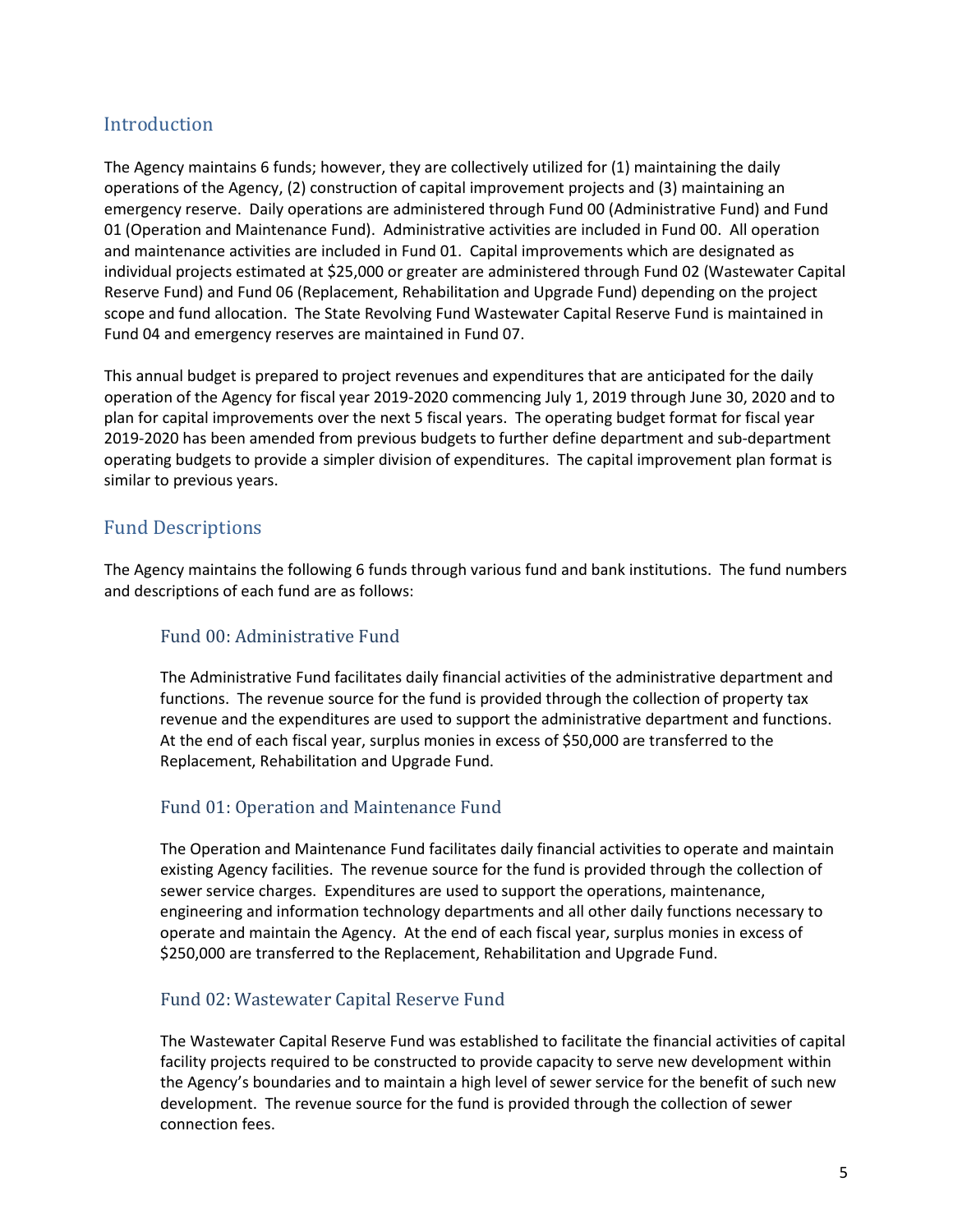# <span id="page-5-0"></span>Fund 04: State Revolving Fund Wastewater Capital Reserve Fund

The State Revolving Fund (SRF) Wastewater Capital Reserve Fund was established as a condition of the loan contract under the SRF program to finance the latest wastewater treatment plant expansion project. The Agency is required to and has maintained the fund for at least the life of the loan contract under the SRF program and has deposited sufficient funds to build-up a minimum required rate of one-half of one percent of the SRF loan each year for a period of ten years. The fund is not used to supplement operating budgets or capital improvements.

# <span id="page-5-1"></span>Fund 06: Replacement, Rehabilitation and Upgrade Fund

The Replacement, Rehabilitation and Upgrade Fund was established to facilitate the financial activities associated with the replacement, rehabilitation, upgrade of existing facilities, maintenance and operation of equipment and appurtenances, not involving treatment plant capacity expansion. At the end of each fiscal year, surplus monies from the Administrative and Operation and Maintenance Funds are deposited into the fund.

# <span id="page-5-2"></span>Fund 07: Emergency Reserve Fund

The Emergency Reserve Fund was established to designate an emergency fund to manage financial obligations, mitigate risks due to revenue shortfalls and unanticipated expenses, and aid in longterm financial planning. The reserve may be used to fund costs and expenses arising out of or caused by an emergency or disaster; to fund unbudgeted and unanticipated capital improvements, repairs, and replacements; to pay unbudgeted and unanticipated operation, maintenance, management, or administrative expenses that are not covered by regular operating revenue; to pay uninsured losses; and, to cover other cash flow needs due to revenue delays or funding shortfalls.

All funds are deposited within the Local Agency Investment Fund (LAIF) which is an investment program for California local governments and special districts. The program offers local agencies the opportunity to participate in a major portfolio, which invests hundreds of millions of dollars of pooled funds, using the investment expertise of the State Treasurer's Office investment staff.

As monies are required for expenditures, they are withdrawn from LAIF and placed in financial institutions for further distribution. All financial transactions in LAIF are recorded and fund balances are disseminated though Agency accounting procedures.

# <span id="page-5-3"></span>Fiscal Year 2018-2019 Operating Budgets Review

The following descriptions and tables provide a review of fiscal year 2018-2019 Administrative Fund (Fund 00) and Operation and Maintenance Fund (Fund 01) budgets. It should be noted Fund 06 is subsidized by balance transfers from Fund 00 and Fund 01, however, the fund is allocated for capital improvements. As Fund 04 and Fund 07 are not intended to supplement annual operating budgets, they did not accrue expenditures and only accrued revenue from interest activity. Fund 04 and Fund 07 financial activity is shown on Table 18.

As the following tables reflect end of fiscal year budget actuals, please note the values for each budget item may vary as final journal entry adjustments are made. It should also be noted table values and calculations have been rounded to the nearest dollar.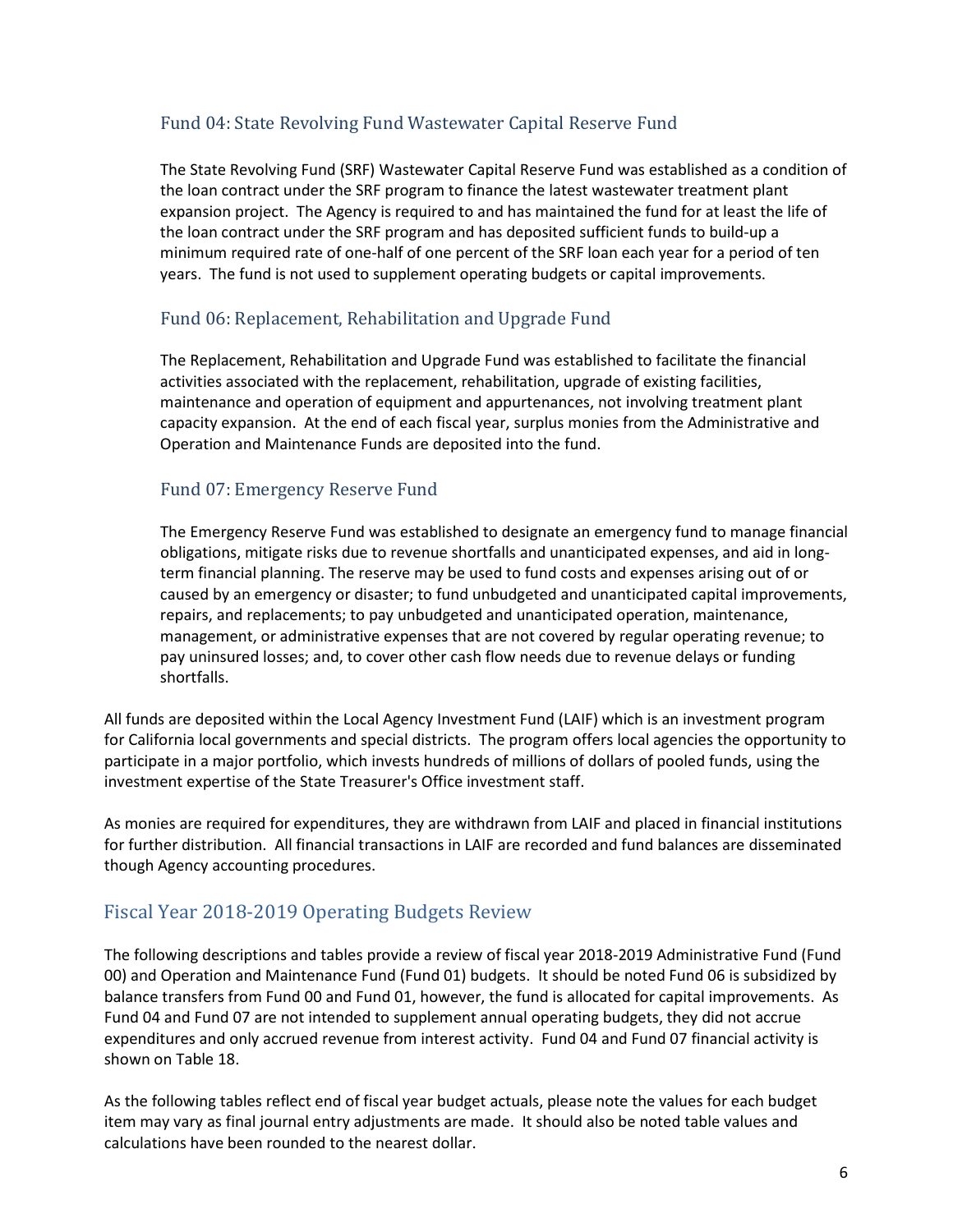### <span id="page-6-0"></span>Fund 00: Administrative Fund

Table 1 provides a summary comparison of the approved budget and the budget actuals at end of fiscal year 2018-2019. Actual revenues exceeded budgeted revenues by approximately \$0.9M or 28% and the actual expenditures exceeded budgeted expenditures by approximately \$0.7M or 33%. Overall, the actual net income of the fund was approximately \$0.9M or 16% greater than the budgeted net income.

<span id="page-6-1"></span>

|                                    | Approved<br><b>Budget</b><br>(\$) |           | <b>Budgeted</b><br>vs Actual<br>(%) |
|------------------------------------|-----------------------------------|-----------|-------------------------------------|
| <b>REVENUE</b>                     |                                   |           |                                     |
| Tax Revenue - Ad Valorem           | 3,000,000                         | 3,848,731 | 128.3%                              |
| <b>TOTAL REVENUE</b>               | 3,000,000                         | 3,848,731 | 128.3%                              |
| <b>EXPENDITURE</b>                 |                                   |           |                                     |
| Salaries & Wages                   | 825,000                           | 1,042,468 | 126.4%                              |
| <b>Employee Benefits</b>           |                                   |           |                                     |
| Retirement                         | 200,000                           | 159,757   | 79.9%                               |
| <b>Workers Compensation</b>        | 15,000                            | 13,573    | 90.5%                               |
| Medicare                           | 15,000                            | 13,749    | 91.7%                               |
| <b>State Disability Insurance</b>  | 6,000                             | 9,412     | 156.9%                              |
| Life Insurance                     | 4,000                             | 4,187     | 104.7%                              |
| <b>Health Insurance</b>            | 190,000                           | 314,383   | 165.5%                              |
| Dental Insurance                   | 20,000                            | 25,385    | 126.9%                              |
| Navia HRA                          | 10,000                            | 12,660    | 126.6%                              |
| <b>OPEB</b>                        | 0                                 | 0         |                                     |
| Vision Reimbursement               | 5,000                             | 4,893     | 97.9%                               |
| <b>Other Employee Benefits</b>     | 0                                 | 963       |                                     |
| Total                              | 465,000                           | 558,961   | 120.2%                              |
| <b>Director Fees</b>               | 7,000                             | 6,300     | 90.0%                               |
| Vehicle                            |                                   |           |                                     |
| Fuel                               | 4,000                             | 1,120     | 28.0%                               |
| Maintenance                        | 2,000                             | 821       | 41.0%                               |
| Total                              | 6,000                             | 1,940     | 32.3%                               |
| <b>CSRMA Insurance</b>             | 90,000                            | 103,083   | 114.5%                              |
| <b>Professional Memberships</b>    |                                   |           |                                     |
| Agency                             | 25,000                            | 24,992    | 100.0%                              |
| Employee                           | 5,000                             | 2,351     | 47.0%                               |
| Total                              | 30,000                            | 27,343    | 91.1%                               |
| <b>Agency Permits and Licenses</b> | 150,000                           | 153,612   | 102.4%                              |

#### *Table 1: 2018-2019 Administrative Fund Review*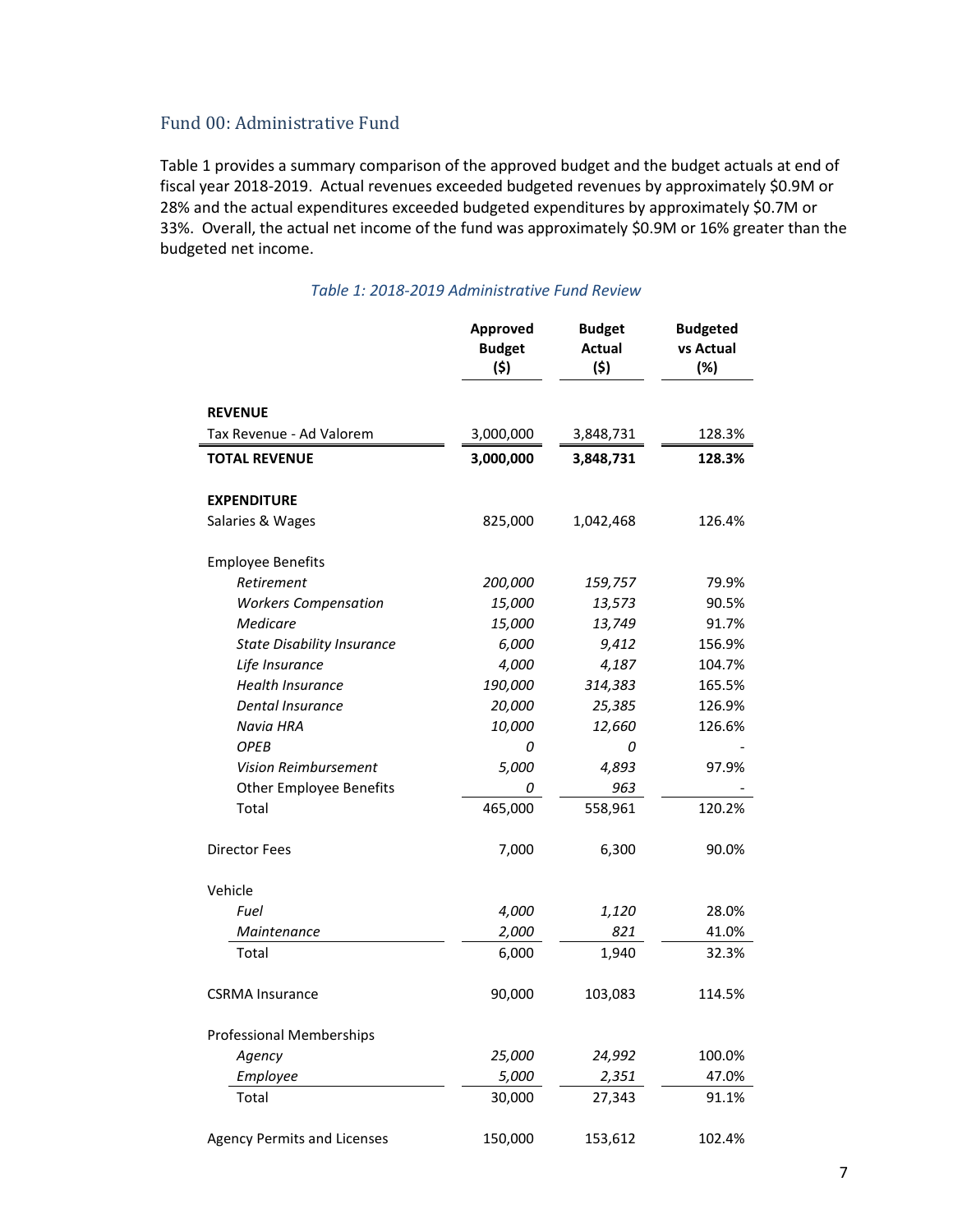| <b>NET INCOME</b>                                        | 808,500   | 935,918   | 115.8% |
|----------------------------------------------------------|-----------|-----------|--------|
| <b>TOTAL EXPENDITURE</b>                                 | 2,191,500 | 2,912,813 | 132.9% |
| Total                                                    | 103,000   | 105,259   | 102.2% |
| Telephone                                                | 4,000     | 13,083    | 327.1% |
| <b>Natural Gas</b>                                       | 5,000     | 4,286     | 85.7%  |
| Water                                                    | 500       | 0         | 0.0%   |
| Electricity                                              | 90,000    | 82,137    | 91.3%  |
| <b>Heating Fuel</b>                                      | 3,500     | 5,752     | 164.4% |
| Utilities                                                |           |           |        |
| <b>Uncollectible Accounts</b>                            | 5,000     | 3,916     | 78.3%  |
| <b>Conferences and Training</b>                          | 15,000    | 20,861    | 139.1% |
| Total                                                    | 265,000   | 618,653   | 233.5% |
| Other                                                    | 0         | 201,053   |        |
| Auditor                                                  | 45,000    | 48,620    | 108.0% |
| <b>Accounting &amp; Billing Support</b>                  | 20,000    | 36,186    | 180.9% |
| Legal                                                    | 200,000   | 332,794   | 166.4% |
| <b>Professional Services</b>                             |           |           |        |
| Total                                                    | 168,000   | 184,620   | 109.9% |
| <b>General Office</b>                                    | 10,000    | 14,072    | 140.7% |
| Janitorial                                               | 28,000    | 27,600    | 98.6%  |
| <b>County Services</b>                                   | 60,000    | 61,457    | 102.4% |
| <b>Contractual Services</b><br><b>Invoice Processing</b> | 70,000    | 81,491    | 116.4% |
| Total                                                    | 62,500    | 85,797    | 137.3% |
| Advertising                                              | 7,500     | 6,516     | 86.9%  |
| Software                                                 | 5,000     | 6,701     | 134.0% |
| IT Hardware                                              | 6,000     | 3,970     | 66.2%  |
| <b>Furniture</b>                                         | 4,000     | 921       | 23.0%  |
| <b>Supplies</b>                                          | 25,000    | 43,358    | 173.4% |
| <b>Bank Fees</b>                                         | 15,000    | 24,332    | 162.2% |
| Office Expense                                           |           |           |        |

# <span id="page-7-0"></span>Fund 01: Operation and Maintenance Fund

Table 2 provides a summary comparison of the approved budget and the budget actuals at end of fiscal year 2018-2019. Actual revenues were approximately \$0.4M less or 97% of budgeted revenues and the actual expenditures were approximately \$0.6M less or 94% of budgeted expenditures. Overall, the positive net income of the fund was approximately \$0.2M or 9% greater than the budgeted net income.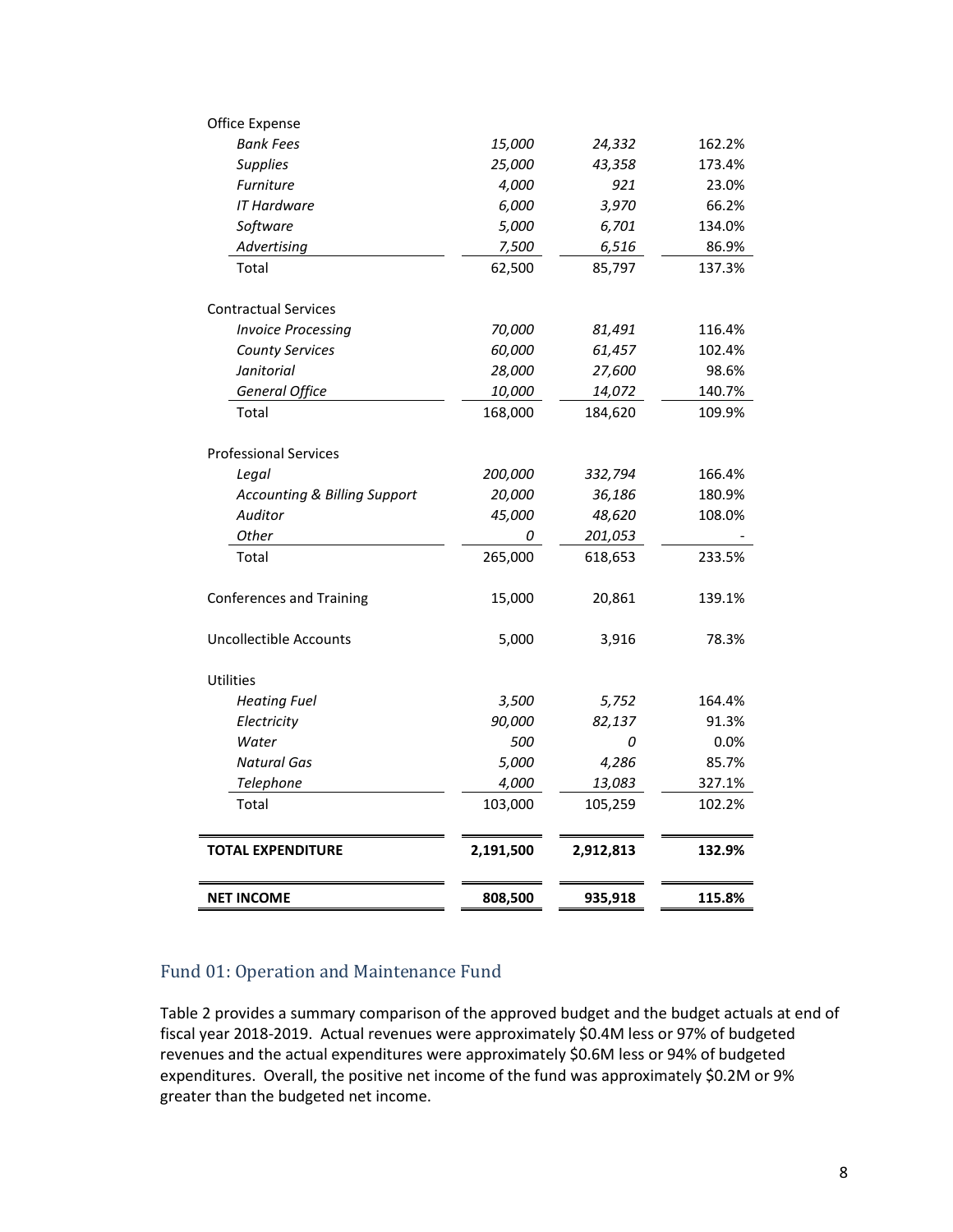<span id="page-8-0"></span>

|                      |                                   | Approved<br><b>Budget</b><br>(\$) | <b>Budget</b><br><b>Actual</b><br>(\$) | <b>Budgeted</b><br>vs Actual<br>(%) |
|----------------------|-----------------------------------|-----------------------------------|----------------------------------------|-------------------------------------|
| <b>REVENUE</b>       |                                   |                                   |                                        |                                     |
| Service Charges      |                                   |                                   |                                        |                                     |
|                      | Income from Service Charges       | 13,000,000                        | 12,630,188                             | 97.2%                               |
| <b>TOTAL REVENUE</b> |                                   | 13,000,000                        | 12,630,188                             | 97.2%                               |
|                      |                                   |                                   |                                        |                                     |
| <b>EXPENDITURE</b>   |                                   |                                   |                                        |                                     |
| Salaries & Wages     |                                   |                                   |                                        |                                     |
|                      | Operations                        | 1,650,000                         | 1,744,325                              | 105.7%                              |
|                      | Laboratory                        | 600,000                           | 408,471                                | 68.1%                               |
|                      | Maintenance                       | 825,000                           | 939,751                                | 113.9%                              |
|                      | Instr. & Elect.                   | 400,000                           | 379,475                                | 94.9%                               |
|                      | Engineering                       | 475,000                           | 444,899                                | 93.7%                               |
|                      | Safety                            | 95,000                            | 107,972                                | 113.7%                              |
|                      | IT                                | 250,000                           | 249,415                                | 99.8%                               |
|                      | Total                             | 4,295,000                         | 4,274,307                              | 99.5%                               |
|                      |                                   |                                   |                                        |                                     |
|                      | <b>Employee Benefits</b>          |                                   |                                        |                                     |
|                      | Retirement                        | 1,200,000                         | 695,193                                | 57.9%                               |
|                      | <b>Workers Compensation</b>       | 55,000                            | 85,633                                 | 155.7%                              |
|                      | Medicare                          | 65,000                            | 59,397                                 | 91.4%                               |
|                      | <b>State Disability Insurance</b> | 40,000                            | 45,015                                 | 112.5%                              |
|                      | Life Insurance                    | 25,000                            | 20,530                                 | 82.1%                               |
|                      | Health Insurance                  | 1,300,000                         | 1,363,656                              | 104.9%                              |
|                      | Dental Insurance                  | 70,000                            | 73,655                                 | 105.2%                              |
|                      | Navia HRA                         | 40,000                            | 39,476                                 | 98.7%                               |
|                      | OPEB                              | 0                                 | 0                                      | 100.0%                              |
|                      | Vision Reimbursement              | 20,000                            | 10,551                                 | 52.8%                               |
|                      | <b>Other Employee Benefits</b>    | 0                                 | 58,547                                 |                                     |
|                      | Total                             | 2,815,000                         | 2,451,652                              | 87.1%                               |
|                      |                                   |                                   |                                        |                                     |
| Vehicle              |                                   |                                   |                                        |                                     |
|                      | Fuel                              | 22,000                            | 20,192                                 | 91.8%                               |
|                      | Maintenance                       | 20,000                            | 37,838                                 | 189.2%                              |
|                      | Total                             | 42,000                            | 58,029                                 | 138.2%                              |
|                      |                                   |                                   |                                        |                                     |
|                      | <b>Professional Memberships</b>   | 15,000                            | 13,081                                 | 87.2%                               |
|                      |                                   |                                   |                                        |                                     |
| Office Expense       |                                   |                                   |                                        |                                     |
|                      | Furniture                         | 6,000                             | 4,639                                  | 77.3%                               |
|                      | <b>IT Hardware</b>                | 50,000                            | 14,943                                 | 29.9%                               |
|                      | Software                          | 30,000                            | 104,700                                | 349.0%                              |
|                      | Advertising                       | 10,000                            | 3,979                                  | 39.8%                               |
|                      | Total                             | 96,000                            | 128,261                                | 133.6%                              |

# *Table 2: 2018-2019 Operation and Maintenance Fund Review*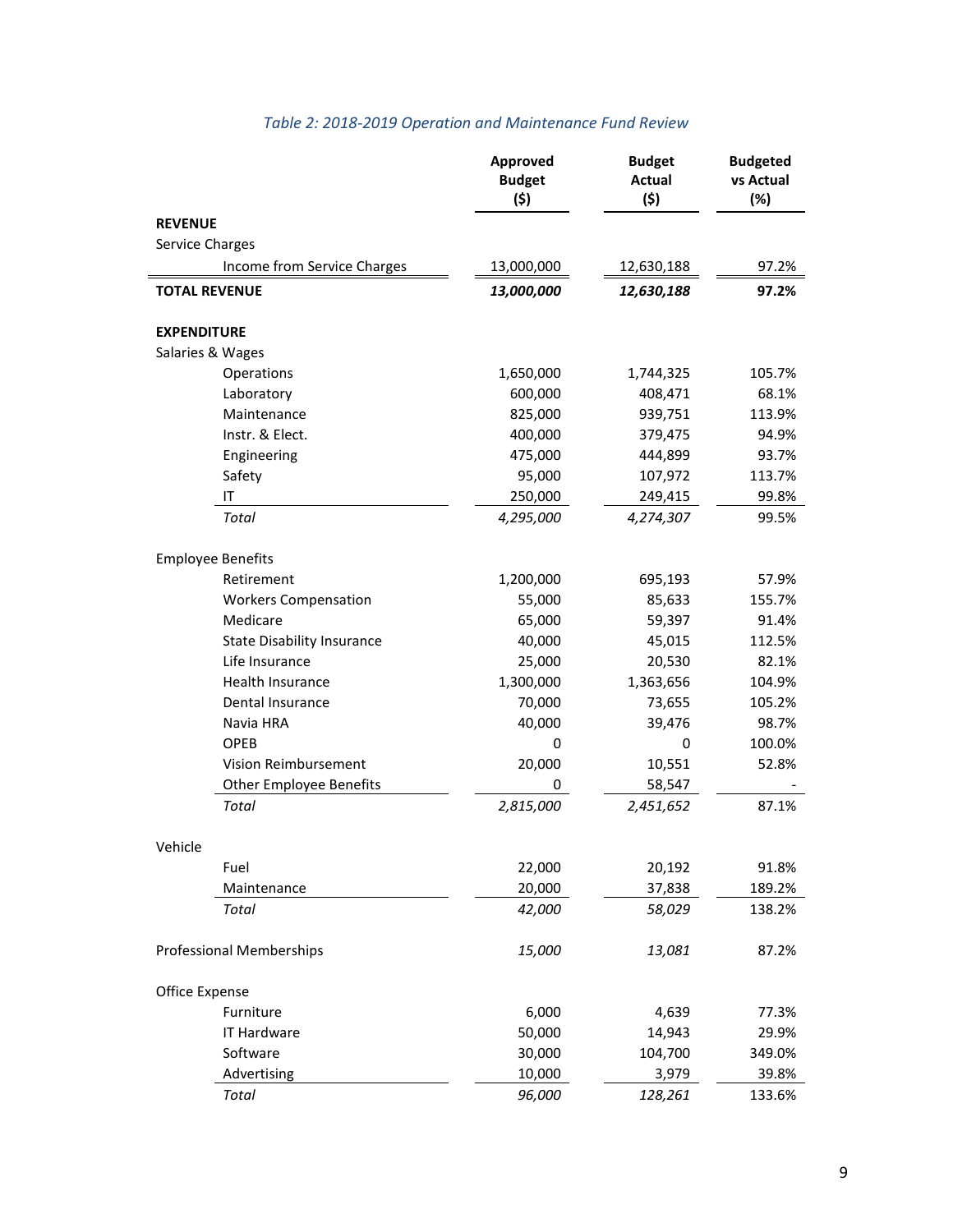| <b>Professional Services</b>      |            |           |        |
|-----------------------------------|------------|-----------|--------|
| Engineering                       | 100,000    | 26,420    | 26.4%  |
| Total                             | 100,000    | 26,420    | 26.4%  |
| <b>Conferences and Training</b>   | 25,000     | 28,465    | 113.9% |
| <b>Utilities</b>                  |            |           |        |
| <b>Heating Fuel</b>               | 31,500     | 60,881    | 193.3% |
| Electricity                       | 810,000    | 808,889   | 99.9%  |
| Water                             | 4,500      | 1,500     | 33.3%  |
| <b>Natural Gas</b>                | 45,000     | 37,883    | 84.2%  |
| Telephone                         | 36,000     | 36,391    | 101.1% |
| Total                             | 927,000    | 945,544   | 102.0% |
| <b>Contractual Services</b>       |            |           |        |
| Operations                        | 1,250,000  | 1,191,982 | 95.4%  |
| Laboratory                        | 55,000     | 50,256    | 91.4%  |
| Maintenance                       | 75,000     | 79,360    | 105.8% |
| Instr. & Elect.                   | 40,000     | 13,742    | 34.4%  |
| Safety                            | 35,000     | 19,347    | 55.3%  |
| IT                                | 50,000     | 404       | 0.8%   |
| Engineering                       | 150,000    | 2,287     | 1.5%   |
| Total                             | 1,655,000  | 1,357,379 | 82.0%  |
| Supplies, Repairs and Maintenance |            |           |        |
| Operations                        | 50,000     | 36,814    | 73.6%  |
| Laboratory                        | 15,000     | 96,350    | 642.3% |
| Maintenance                       | 200,000    | 292,189   | 146.1% |
| Instr. & Elect.                   | 130,000    | 125,004   | 96.2%  |
| Safety                            | 75,000     | 51,958    | 69.3%  |
| IT                                | 80,000     | 43,279    | 54.1%  |
| Total                             | 550,000    | 645,594   | 117.4% |
| <b>TOTAL EXPENDITURE</b>          | 10,520,000 | 9,928,733 | 94.4%  |
| <b>NET INCOME</b>                 | 2,480,000  | 2,701,455 | 108.9% |

# <span id="page-9-0"></span>Fiscal Year 2019-2020 Operating Budgets

The following descriptions and tables provide the Administrative Fund and Operation and Maintenance Fund budgets for fiscal year 2019-2020. It should be noted the budget formats for some of the funds vary from fiscal year 2018-2019 to provide individual department budget information and uniformity between Fund 00 and Fund 01.

### <span id="page-9-1"></span>Fund 00: Administrative Fund

The fund budget format has been condensed and simplified to provide budget amounts for major categories. Table 3 provides the actual budget amounts from fiscal year 2018-2019, the budget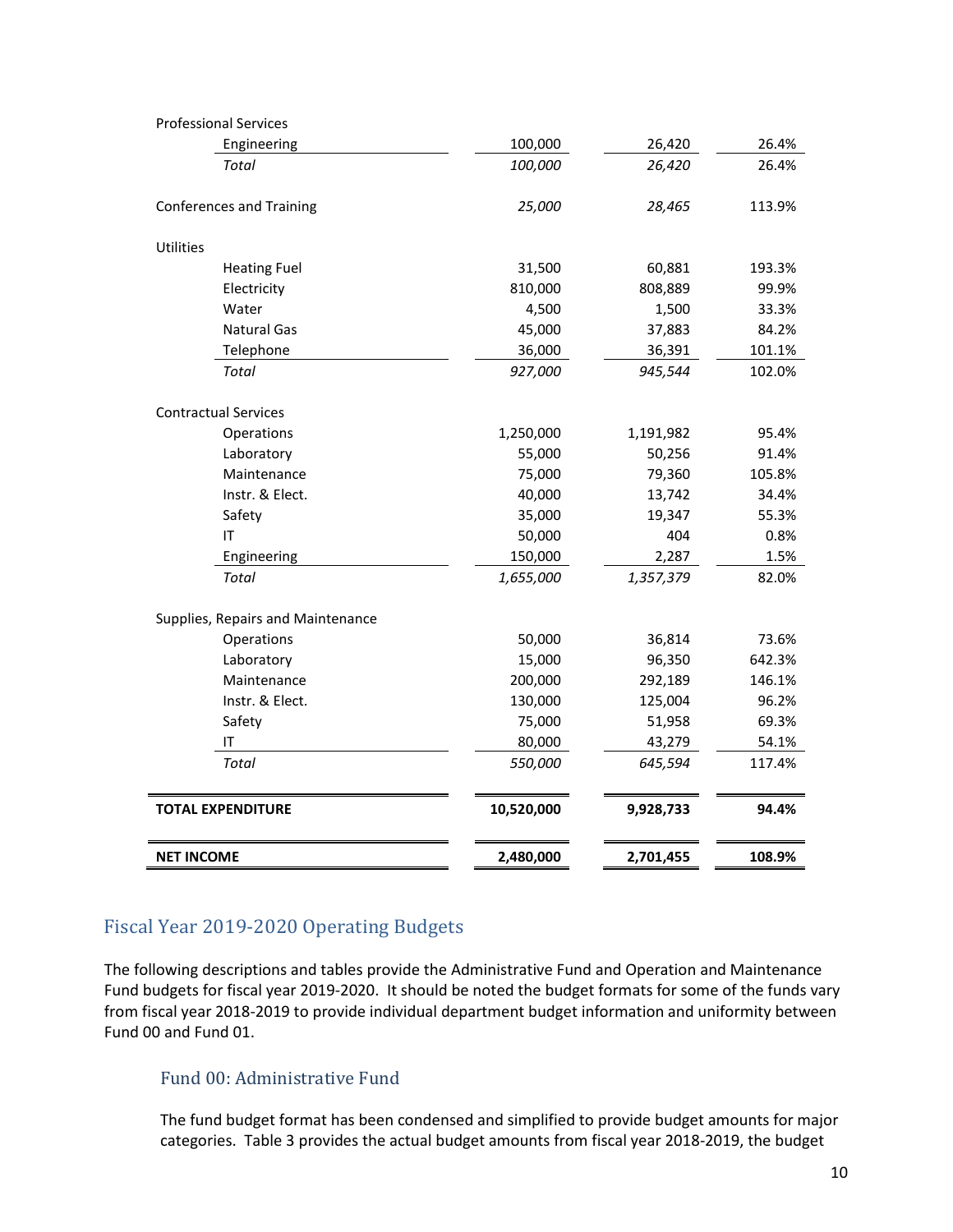amounts for fiscal year 2019-2020 and the difference between fiscal years in amounts and percentages.

The budgeted fiscal year 2019-2020 revenue from the ad valorem tax is budgeted to be approximately equal to that received in fiscal year 2018-2019 even though the appropriations limits calculation is significantly lower at \$3.2M. The budgeted expenditures are approximately \$3.1M which is an increase of approximately \$160K or 6% from fiscal year 2018-2019. Overall, the fund has a projected net income of approximately \$0.8M which is 12% lower than last fiscal year. The primary reasons for the reduction are increased costs associated with Employee Benefits and the Agency's CSRMA insurance.

<span id="page-10-1"></span>The final Fund 00: 2019-2020 Administrative Fund Budget is shown in **Appendix A**.

|                                    | FY 18/19<br>Actual<br>(\$) | FY 19/20<br><b>Budget</b><br>(\$) | FY 19/20 vs<br>FY 18/19<br>(\$) | FY 19/20 vs<br>FY 18/19<br>(%) |
|------------------------------------|----------------------------|-----------------------------------|---------------------------------|--------------------------------|
| <b>REVENUE</b>                     |                            |                                   |                                 |                                |
| Tax Revenue - Ad Valorem           | 3,848,731                  | 3,900,000                         | 51,269                          | 1.3%                           |
| <b>TOTAL REVENUE</b>               | 3,848,731                  | 3,900,000                         | 51,269                          | 1.3%                           |
| <b>EXPENDITURE</b>                 |                            |                                   |                                 |                                |
| Salaries & Wages                   | 1,042,468                  | 1,040,000                         | (2,468)                         | (0.2%                          |
| <b>Employee Benefits</b>           | 558,961                    | 753,450                           | 194,489                         | 34.8%                          |
| <b>Director Fees</b>               | 6,300                      | 7,000                             | 700                             | 11.1%                          |
| Vehicle                            | 1,940                      | 1,950                             | 10                              | 0.5%                           |
| <b>CSRMA</b> Insurance             | 103,083                    | 175,000                           | 71,917                          | 69.8%                          |
| <b>Professional Memberships</b>    | 27,343                     | 27,710                            | 367                             | 1.3%                           |
| <b>Agency Permits and Licenses</b> | 153,612                    | $\mathbf 0$                       | (153, 612)                      | $(100.0\%)$                    |
| Office Expense                     | 85,797                     | 132,850                           | 47,053                          | 54.8%                          |
| <b>Contractual Services</b>        | 184,620                    | 154,500                           | (30, 120)                       | (16.3%)                        |
| <b>Professional Services</b>       | 618,653                    | 644,000                           | 25,347                          | 4.1%                           |
| <b>Conferences and Training</b>    | 20,861                     | 31,500                            | 10,639                          | 51.0%                          |
| <b>Uncollectible Accounts</b>      | 3,916                      | 2,000                             | (1, 916)                        | (48.9%)                        |
| <b>Utilities</b>                   | 105,259                    | 105,200                           | (59)                            | $(0.1\%)$                      |
| <b>TOTAL EXPENDITURE</b>           | 2,912,813                  | 3,075,160                         | 162,347                         | 5.6%                           |
| <b>NET INCOME</b>                  | 935,918                    | 824,840                           | (111, 078)                      | (11.9%)                        |

#### *Table 3: 2019-2020 Administrative Fund Budget*

# <span id="page-10-0"></span>Fund 01: Operation and Maintenance Fund

The Operation and Maintenance Fund is the cumulative budget of the operations, maintenance, engineering and information technology (IT) departments. The budget format has been formatted to be similar to Fund 01, however, the following sections will provide individual department budget expenditure information allowing the Agency to assess each department.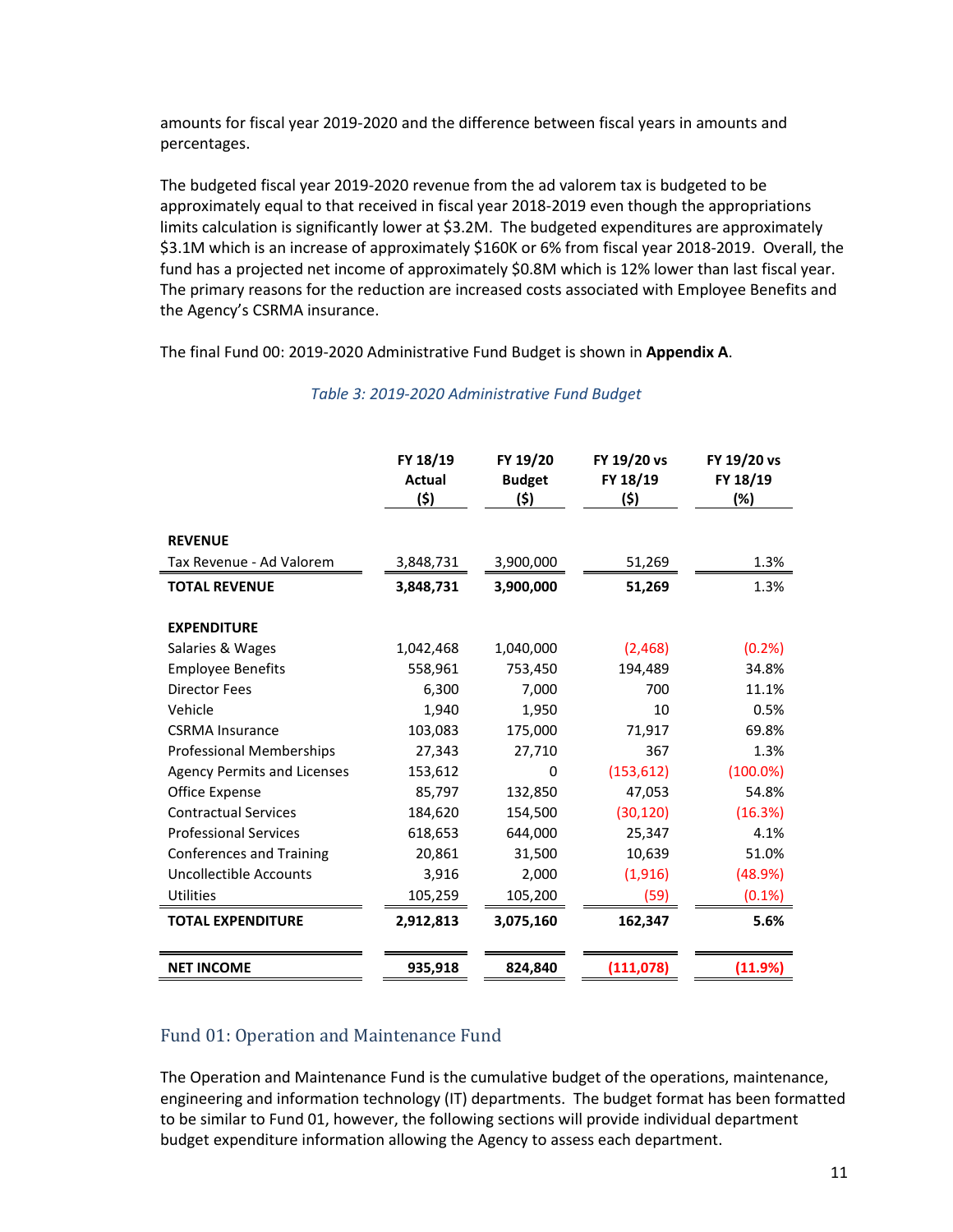In the following tables, fiscal year 2019-2020 budget amounts for each department is compared to its corresponding 2018-2019 budget. In order to create a single fund budget for the Operating and Maintenance Fund, the department budgets are cumulated together to generate the Operation and Maintenance Fund budget.

The operations department includes operations and laboratory sub-departments. The maintenance department includes mechanical, instrumentation & electrical (I&E), and warehouse sub-departments. The engineering department includes engineering and safety sub-departments. The information technology (IT) department does not have sub-departments. The following tables identify the reallocated budget amounts per budget category for each sub-department.

#### *Operations Budget*

The operations sub-department has a budgeted increase in expenditures of approximately \$0.5M or 9% from fiscal year 2018-2019 which is primarily attributed to reallocating the costs of Agency Permits and Licenses and increases in Employee Benefits.

<span id="page-11-0"></span>

| <b>Description</b>              | FY 18/19<br>Actual<br>(\$) | FY 19/20<br><b>Budget</b><br>(\$) | FY 19/20 vs<br>FY 18/19<br>(\$) | FY 19/20 vs<br>FY 18/19<br>(%) |
|---------------------------------|----------------------------|-----------------------------------|---------------------------------|--------------------------------|
| Salaries & Wages                | 1,744,325                  | 1,800,000                         | 55,675                          | 3.2%                           |
| <b>Employee Benefits</b>        | 1,027,059                  | 1,188,000                         | 160,941                         | 15.7%                          |
| Vehicles                        | 5,450                      | 8,500                             | 3,050                           | 56.0%                          |
| <b>Professional Memberships</b> | 3,335                      | 4,000                             | 665                             | 19.9%                          |
| Agency Permits & Licenses       | 0                          | 170,000                           | 170,000                         | <b>NA</b>                      |
| Office Expense                  | 149                        | 6,500                             | 6,351                           | 4263.6%                        |
| <b>Contractual Services</b>     | 1,191,982                  | 1,237,500                         | 45,518                          | 3.8%                           |
| <b>Professional Services</b>    | NA.                        | <b>NA</b>                         | NA.                             | <b>NA</b>                      |
| Conferences & Training          | 3,500                      | 7,000                             | 3,500                           | 100.0%                         |
| Utilities                       | 943,158                    | 950,000                           | 6,842                           | 0.7%                           |
| Supplies, Repair & Maintenance  | 36,814                     | 52,500                            | 15,686                          | 42.6%                          |
| Total                           | 4,955,771                  | 5,424,000                         | 468,229                         | 9.4%                           |

#### *Table 4: 2019-2020 Operations Budget*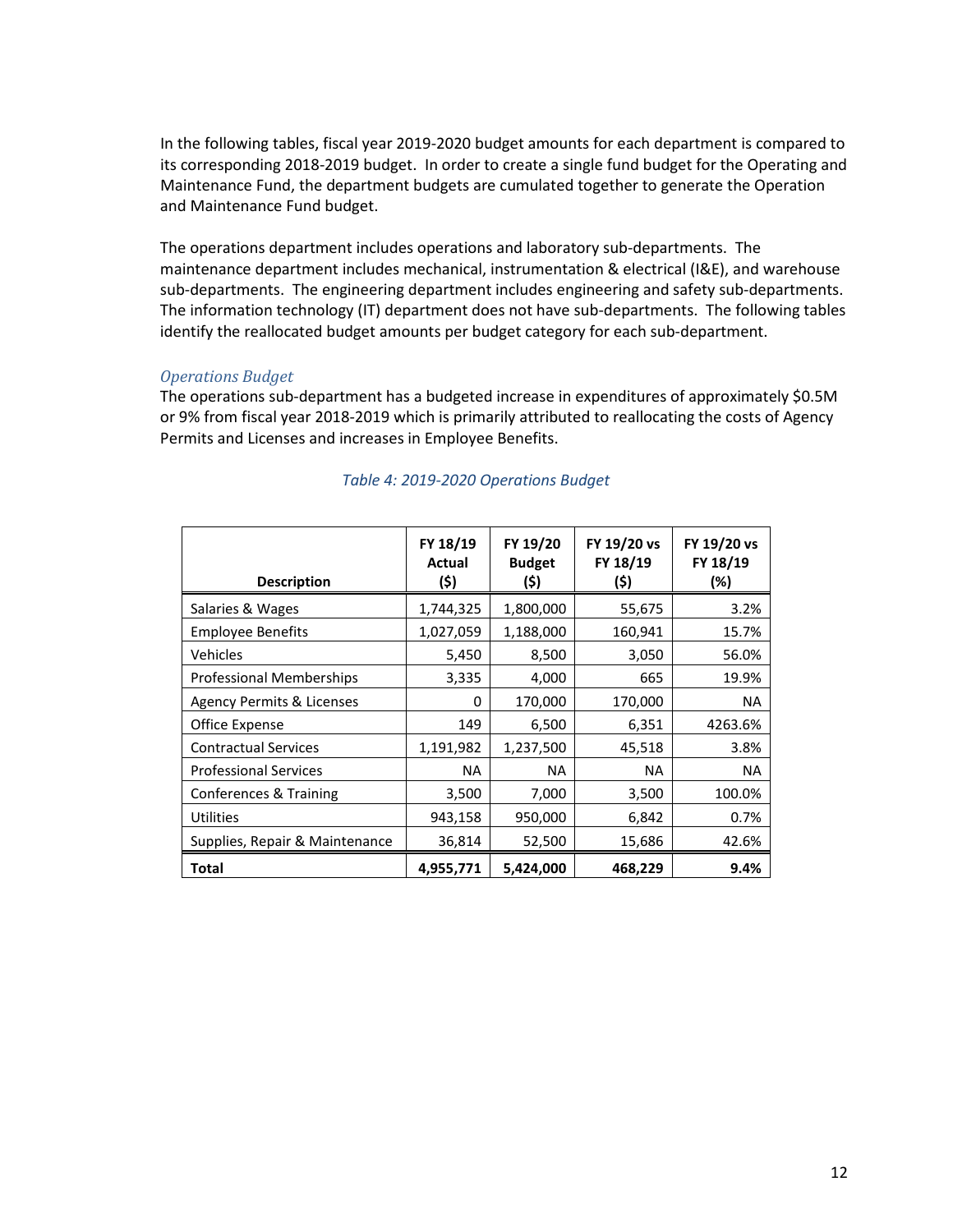#### *Laboratory Budget*

The laboratory sub-department has a budgeted increase in expenditures of approximately \$120K or 15% from fiscal year 2018-2019 which is primarily attributed to increases in Salaries and Wages and Employee Benefits.

<span id="page-12-0"></span>

|                                      | FY 18/19<br>Actual | FY 19/20<br><b>Budget</b> | FY 19/20 vs<br>FY 18/19 | FY 19/20 vs<br>FY 18/19 |
|--------------------------------------|--------------------|---------------------------|-------------------------|-------------------------|
| <b>Description</b>                   | (\$)               | (\$)                      | (\$)                    | (%)                     |
| Salaries & Wages                     | 408,471            | 450,000                   | 41,529                  | 10.2%                   |
| <b>Employee Benefits</b>             | 257,493            | 303,500                   | 46,007                  | 17.9%                   |
| Vehicles                             | 1,440              | 4,000                     | 2,560                   | 177.8%                  |
| <b>Professional Memberships</b>      | 1,131              | 1,500                     | 369                     | 32.6%                   |
| <b>Agency Permits &amp; Licenses</b> | O                  | 6,000                     | 6,000                   |                         |
| Office Expense                       | 685                | 5,500                     | 4,815                   | 702.9%                  |
| <b>Contractual Services</b>          | 50,256             | 58,000                    | 7,744                   | 15.4%                   |
| <b>Professional Services</b>         | NA                 | NA.                       | NA.                     | NA.                     |
| Conferences & Training               | 400                | 2,000                     | 1,600                   | 400.0%                  |
| <b>Utilities</b>                     | NA                 | NA.                       | <b>NA</b>               | NA.                     |
| Supplies, Repair & Maintenance       | 96,350             | 106,000                   | 9,650                   | 10.0%                   |
| Total                                | 816,227            | 936,500                   | 120,273                 | 14.7%                   |

#### *Table 5: 2019-2020 Laboratory Budget*

#### *Mechanical Budget*

The mechanical sub-department has a budgeted increase in expenditures of approximately \$0.3M or 14% from fiscal year 2018-2019 which is primarily attributed to increases in Salaries and Wages, Employee Benefits and Contractual Services. It is anticipated that the department will hire a Mechanic Supervisor within the fiscal year.

<span id="page-12-1"></span>

| <b>Description</b>              | FY 18/19<br>Actual<br>(\$) | FY 19/20<br><b>Budget</b><br>(\$) | FY 19/20 vs<br>FY 18/19<br>(\$) | FY 19/20 vs<br>FY 18/19<br>(%) |
|---------------------------------|----------------------------|-----------------------------------|---------------------------------|--------------------------------|
| Salaries & Wages                | 939,751                    | 1,081,500                         | 141,749                         | 15.1%                          |
| <b>Employee Benefits</b>        | 645,535                    | 754,500                           | 108,965                         | 16.9%                          |
| Vehicles                        | 48,611                     | 50,000                            | 1,389                           | 2.9%                           |
| <b>Professional Memberships</b> | 5,672                      | 4,500                             | (1, 172)                        | (20.7%)                        |
| Office Expense                  | 58,996                     | 46,000                            | (12,996)                        | (22.0%)                        |
| <b>Contractual Services</b>     | 79,360                     | 107,000                           | 27,640                          | 34.8%                          |
| <b>Professional Services</b>    | NA.                        | NA                                | <b>NA</b>                       | <b>NA</b>                      |
| Conferences & Training          | 1,608                      | 10,000                            | 8,392                           | 521.8%                         |
| Utilities                       | 650                        | 1,000                             | 350                             | 54.0%                          |
| Supplies, Repair & Maintenance  | 292,129                    | 309,500                           | 17,371                          | 5.9%                           |
| Total                           | 2,072,312                  | 2,364,000                         | 291,688                         | 14.1%                          |

#### *Table 6: 2019-2020 Mechanical Budget*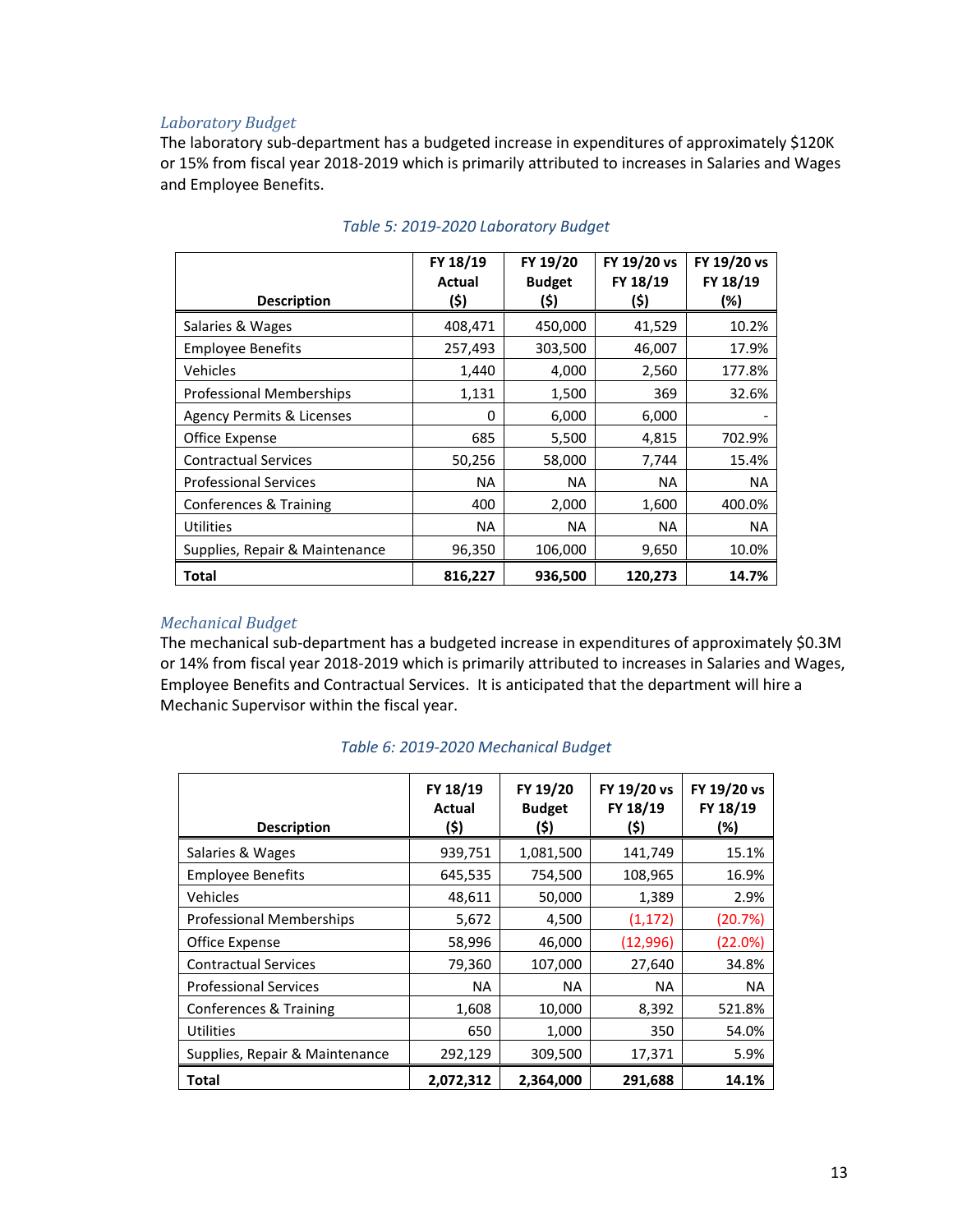#### *Instrumentation and Electrical Budget (I&E)*

The instrumentation and electrical (I&E) sub-department has a budgeted increase in expenditures of approximately \$140K or 19.3% from fiscal year 2018-2019 which is primarily attributed to increases in Salaries and Wages, Employee Benefits and Supplies, Repair & Maintenance.

<span id="page-13-0"></span>

|                                 | FY 18/19  | FY 19/20      | FY 19/20 vs | FY 19/20 vs |
|---------------------------------|-----------|---------------|-------------|-------------|
|                                 | Actual    | <b>Budget</b> | FY 18/19    | FY 18/19    |
| <b>Description</b>              | (\$)      | (\$)          | (\$)        | (%)         |
| Salaries & Wages                | 379,475   | 438,500       | 59,025      | 15.6%       |
| <b>Employee Benefits</b>        | 195,403   | 225,000       | 29,597      | 15.1%       |
| Vehicles                        | 1,403     | 3,000         | 1,597       | 113.8%      |
| <b>Professional Memberships</b> | 1,412     | 2,000         | 588         | 41.6%       |
| Office Expense                  | 3,682     | 5,000         | 1,318       | 35.8%       |
| <b>Contractual Services</b>     | 13,742    | 43,000        | 29,258      | 212.9%      |
| <b>Professional Services</b>    | <b>NA</b> | NA.           | NA.         | <b>NA</b>   |
| Conferences & Training          | 200       | 6,000         | 5,800       | 2900.0%     |
| <b>Utilities</b>                | <b>NA</b> | NA            | <b>NA</b>   | <b>NA</b>   |
| Supplies, Repair & Maintenance  | 125,004   | 136,500       | 11,497      | 9.2%        |
| <b>Total</b>                    | 720,320   | 859,000       | 138,680     | 19.3%       |

#### *Table 7: 2019-2020 I&E Budget*

#### *Warehouse Budget*

The warehouse sub-department was part of the mechanical department in fiscal year 2018-2019 budget and therefore does not have a complete year of detailed historical data. With the fiscal year 2019-2020 budget and future budgets, the warehouse will be monitored and assessed as its own individual sub-department.

<span id="page-13-1"></span>

| <b>Description</b>              | FY 18/19<br><b>Actual</b><br>(\$) | FY 19/20<br><b>Budget</b><br>(\$) | FY 19/20 vs<br>FY 18/19<br>(\$) | FY 19/20 vs<br>FY 18/19<br>(%) |
|---------------------------------|-----------------------------------|-----------------------------------|---------------------------------|--------------------------------|
| Salaries & Wages                | NA.                               | 67,934                            | ΝA                              | NA.                            |
| <b>Employee Benefits</b>        | <b>NA</b>                         | 28,427                            | NA                              | <b>NA</b>                      |
| Vehicles                        | <b>NA</b>                         | 900                               | NA                              | <b>NA</b>                      |
| <b>Professional Memberships</b> | <b>NA</b>                         | 200                               | NA                              | <b>NA</b>                      |
| Office Expense                  | <b>NA</b>                         | 1,100                             | NA                              | <b>NA</b>                      |
| <b>Contractual Services</b>     | NA.                               | 650                               | ΝA                              | <b>NA</b>                      |
| <b>Professional Services</b>    | NA.                               | ΝA                                | NA                              | <b>NA</b>                      |
| Conferences & Training          | NA.                               | 1,000                             | NA                              | <b>NA</b>                      |
| <b>Utilities</b>                | <b>NA</b>                         | <b>NA</b>                         | NA                              | <b>NA</b>                      |
| Supplies, Repair & Maintenance  | NA.                               | 0                                 | NA.                             | NA.                            |
| Total                           | <b>NA</b>                         | 100,211                           | ΝA                              | <b>NA</b>                      |

#### *Table 8: 2019-2020 Warehouse Budget*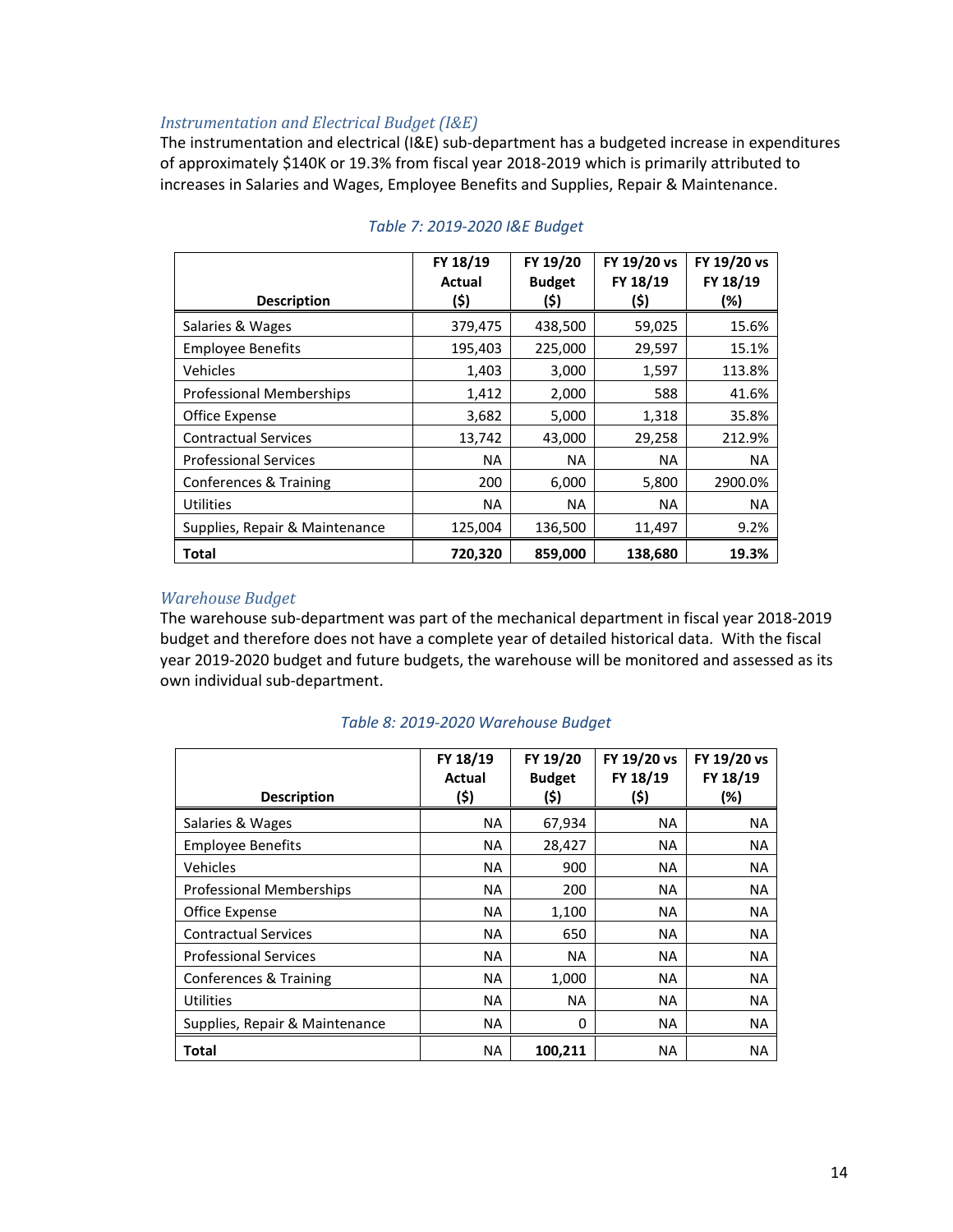#### *Engineering Budget*

The engineering sub-department has a budgeted increase in expenditures of approximately \$0.9M or 136% from fiscal year 2018-2019 which is primarily attributed to increases in Contractual Services and Professional Services to include reallocations of costs previously allocated to different departments. The large expenditures within Contractual services are the GIS program and digital scanning of the Truckee River Interceptor. The large expenditure within Professional Services is the Master Sewer Plan.

<span id="page-14-0"></span>

| <b>Description</b>              | FY 18/19<br>Actual<br>(\$) | FY 19/20<br><b>Budget</b><br>(\$) | FY 19/20 vs<br>FY 18/19<br>(\$) | FY 19/20 vs<br>FY 18/19<br>(%) |
|---------------------------------|----------------------------|-----------------------------------|---------------------------------|--------------------------------|
| Salaries & Wages                | 444,899                    | 475,000                           | 30,101                          | 6.8%                           |
| <b>Employee Benefits</b>        | 197,139                    | 232,500                           | 35,361                          | 17.9%                          |
| Vehicles                        | 381                        | 2,500                             | 2,119                           | 556.9%                         |
| <b>Professional Memberships</b> | 774                        | 1,500                             | 726                             | 93.8%                          |
| Office Expense                  | 10,020                     | 10,500                            | 480                             | 4.8%                           |
| <b>Contractual Services</b>     | 2,287                      | 243,000                           | 240,713                         | 10523.7%                       |
| <b>Professional Services</b>    | 26,420                     | 650,000                           | 623,580                         | 2360.2%                        |
| Conferences & Training          | 4,151                      | 7,000                             | 2,849                           | 68.6%                          |
| Utilities                       | 1,092                      | 1,000                             | (92)                            | (8.5%)                         |
| Supplies, Repair & Maintenance  | 60                         | 1,500                             | 1,440                           | 2380.6%                        |
| Total                           | 687,225                    | 1,624,500                         | 937,275                         | 136.4%                         |

#### *Table 9: 2019-2020 Engineering Budget*

#### *Safety Budget*

The safety sub-department has a budgeted increase in expenditures of approximately \$35K or 15% from fiscal year 2018-2019 which is primarily attributed to increases in Salaries and Wages, Employee Benefits and Supplies, Repair & Maintenance.

<span id="page-14-1"></span>

| <b>Description</b>              | FY 18/19<br>Actual<br>(\$) | FY 19/20<br><b>Budget</b><br>(\$) | FY 19/20 vs<br>FY 18/19<br>(\$) | FY 19/20 vs<br>FY 18/19<br>(%) |
|---------------------------------|----------------------------|-----------------------------------|---------------------------------|--------------------------------|
| Salaries & Wages                | 107,972                    | 117,000                           | 9,028                           | 8.4%                           |
| <b>Employee Benefits</b>        | 41,536                     | 49,500                            | 7,964                           | 19.2%                          |
| Vehicles                        | NA.                        | <b>NA</b>                         | NA                              | <b>NA</b>                      |
| <b>Professional Memberships</b> | 569                        | 1,000                             | 431                             | 75.7%                          |
| Office Expense                  | 2,217                      | 5,500                             | 3,283                           | 148.0%                         |
| <b>Contractual Services</b>     | 19,347                     | 21,500                            | 2,153                           | 11.1%                          |
| <b>Professional Services</b>    | NA                         | <b>NA</b>                         | NA                              | NA                             |
| Conferences & Training          | 18,163                     | 22,500                            | 4,337                           | 23.9%                          |
| Utilities                       | NA                         | 0                                 | <b>NA</b>                       | <b>NA</b>                      |
| Supplies, Repair & Maintenance  | 51,958                     | 60,500                            | 8,542                           | 16.4%                          |
| Total                           | 241,762                    | 277,500                           | 35,738                          | 14.8%                          |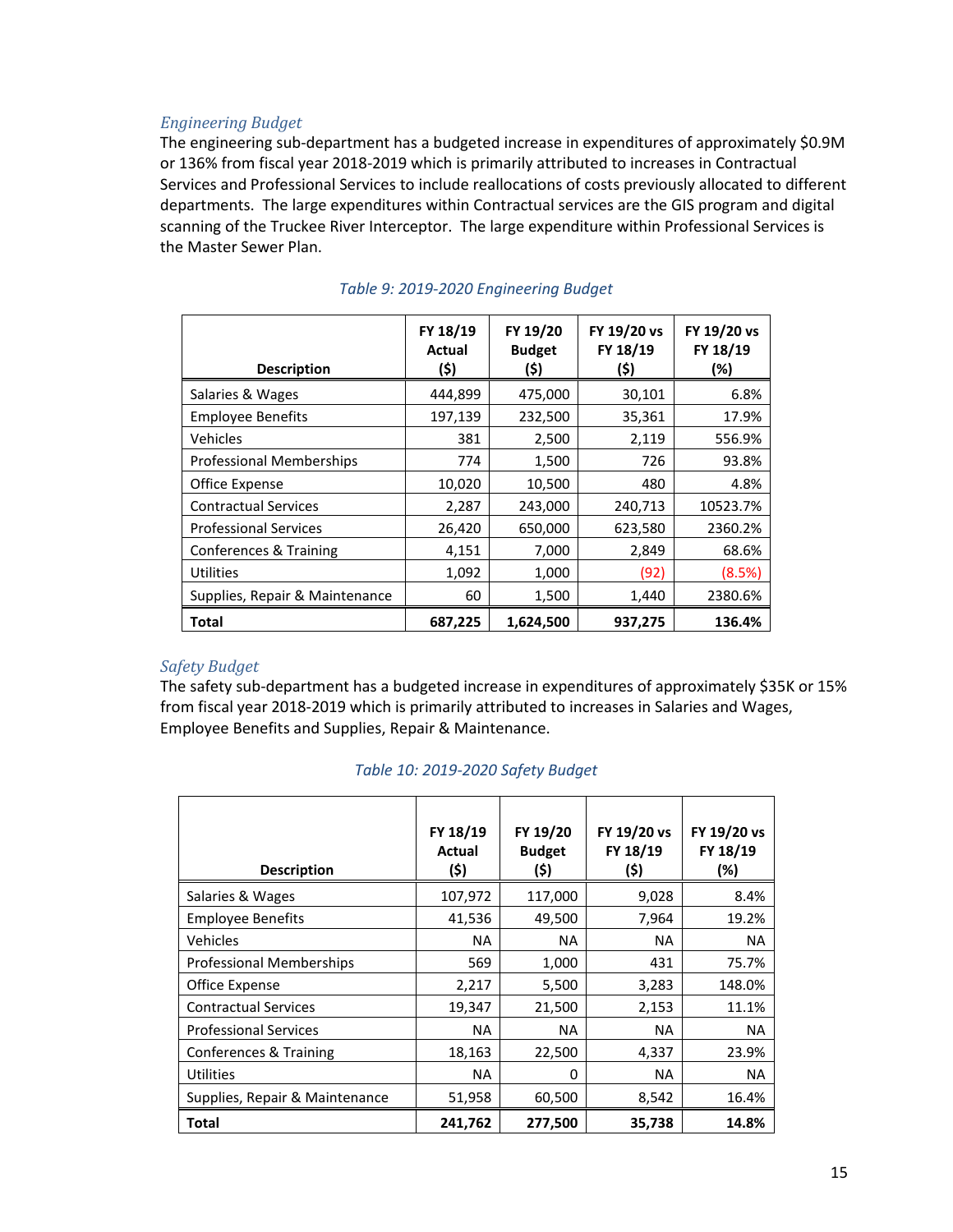#### *Information Technology (IT) Budget*

The information technology (IT) budget department has a budgeted increase in expenditures of approximately \$0.2M or 41% from fiscal year 2018-2019 which is primarily attributed to increases in Salaries and Wages and Employee Benefits. It is anticipated that the department will hire an IT Specialist within the fiscal year.

<span id="page-15-0"></span>

|                                 | FY 18/19<br>Actual | FY 19/20<br><b>Budget</b> | FY 19/20 vs<br>FY 18/19 | FY 19/20 vs<br>FY 18/19 |
|---------------------------------|--------------------|---------------------------|-------------------------|-------------------------|
| <b>Description</b>              | (\$)               | (\$)                      | (\$)                    | (%)                     |
| Salaries & Wages                | 249,415            | 360,000                   | 110,585                 | 44.3%                   |
| <b>Employee Benefits</b>        | 87,487             | 127,500                   | 40,013                  | 45.7%                   |
| Vehicles                        | 744                | 2,000                     | 1,256                   | 168.7%                  |
| <b>Professional Memberships</b> | 188                | 500                       | 312                     | 166.0%                  |
| Office Expense                  | 52,511             | 71,500                    | 18,989                  | 36.2%                   |
| <b>Contractual Services</b>     | 404                | 500                       | 96                      | 23.6%                   |
| <b>Professional Services</b>    | NA.                | NA                        | NA.                     | NA.                     |
| Conferences & Training          | 442                | 7,000                     | 6,558                   | 1482.4%                 |
| <b>Utilities</b>                | 644                | 1,000                     | 356                     | 55.2%                   |
| Supplies, Repair & Maintenance  | 43,279             | 45,000                    | 1,721                   | 4.0%                    |
| Total                           | 435,116            | 615,000                   | 179,884                 | 41.3%                   |

### *Table 11: 2019-2020 IT Budget*

The department budgets have been cumulated to provide the fiscal year 2019-2020 Operation and Maintenance Fund budget. Table 12 identifies the combined budget category amounts for all departments and provides a summary comparison of the actual budget amounts from fiscal year 2018-2019, the budget amounts for fiscal year 2019-2020 and the difference between fiscal years in amounts and percentages.

The budgeted revenue is approximately \$125k or 1% greater than last fiscal year's revenue. The expenditures exceed the fiscal year 2018-2019 budget by approximately \$2.3M or 23%. The overall net income is approximately \$0.5M. As indicated above, the major factors to the increase in fiscal year 2019-2020 are Salaries and Wages and Employee Benefits for all departments; Agency Permits and Licenses in Operations; and Contractual and Professional Services for Engineering.

The final Fund 01: 2019-2020 Operation and Maintenance Fund budget is shown in **Appendix B**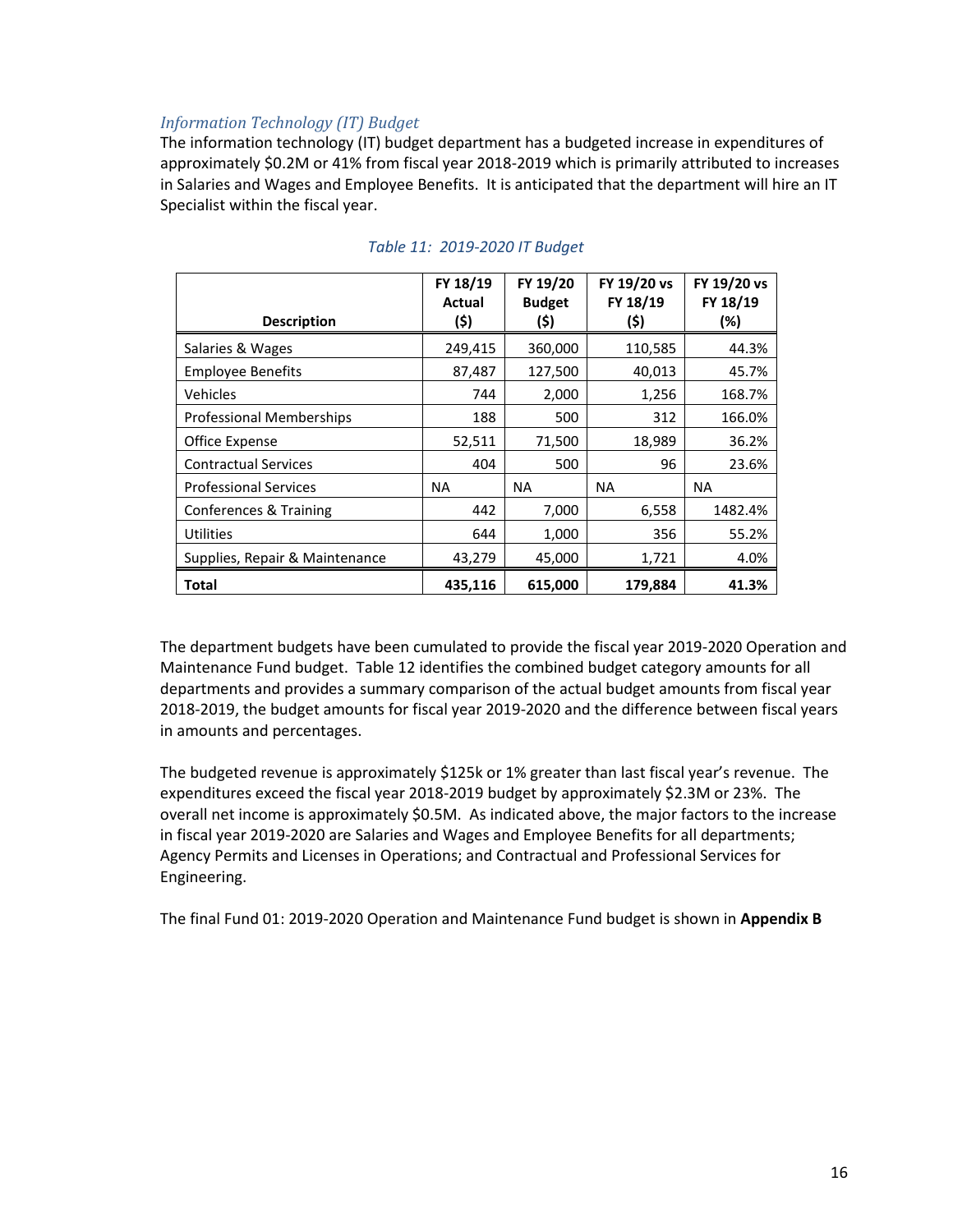|  | Table 12: 2019-2020 Operation and Maintenance Fund Budget |  |
|--|-----------------------------------------------------------|--|
|  |                                                           |  |

<span id="page-16-2"></span>

|                                      | FY 18/19<br><b>Actual</b><br>(\$) | FY 19/20<br><b>Budget</b><br>(\$) | FY 19/20 vs<br>FY 18/19<br>(\$) | FY 19/20 vs<br>FY 18/19<br>(%) |
|--------------------------------------|-----------------------------------|-----------------------------------|---------------------------------|--------------------------------|
| <b>REVENUE</b>                       |                                   |                                   |                                 |                                |
| Service Charges                      |                                   |                                   |                                 |                                |
| Income from Service Charges          | 12,630,188                        | 12,754,000                        | 123,812                         | 1.0%                           |
| <b>TOTAL REVENUE</b>                 | 12,630,188                        | 12,754,000                        | 123,812                         | 1.0%                           |
| <b>EXPENDITURE</b>                   |                                   |                                   |                                 |                                |
| Salaries & Wages                     | 4,274,307                         | 4,790,000                         | 515,693                         | 12.1%                          |
| <b>Employee Benefits</b>             | 2,451,652                         | 2,909,000                         | 457,348                         | 18.7%                          |
| Vehicle                              | 58,029                            | 71,000                            | 12,971                          | 22.4%                          |
| <b>Professional Memberships</b>      | 13,081                            | 15,500                            | 2,419                           | 18.5%                          |
| <b>Agency Permits &amp; Licenses</b> | 0                                 | 176,000                           | 176,000                         | <b>NA</b>                      |
| Office Expense                       | 128,261                           | 152,000                           | 23,739                          | 18.5%                          |
| <b>Contractual Services</b>          | 1,357,379                         | 1,711,500                         | 354,121                         | 26.1%                          |
| <b>Professional Services</b>         | 26,420                            | 650,000                           | 623,580                         | 2360.2%                        |
| <b>Conferences and Training</b>      | 28,465                            | 62,500                            | 34,035                          | 119.6%                         |
| <b>Utilities</b>                     | 945,544                           | 953,000                           | 7,456                           | 0.8%                           |
| Supplies, Repairs and Maintenance    | 645,594                           | 711,500                           | 65,906                          | 10.2%                          |
| <b>TOTAL EXPENDITURE</b>             | 9,928,733                         | 12,202,000                        | 2,273,267                       | 22.9%                          |
| <b>NET INCOME</b>                    | 2,701,455                         | 552,000                           | (2, 149, 455)                   | (79.6%)                        |

# <span id="page-16-0"></span>Fiscal Year 2018-2019 Capital Improvements Plans Review

The following descriptions and tables provide a review of fiscal year 2018-2019 capital improvements projects as identified in the 2018-2019 Wastewater Capital Reserve Fund (Fund 02) and the Replacement, Rehabilitation and Upgrade Fund (Fund 06) budgets. As previously stated, Fund 06 is subsidized by balance transfers from Funds 00 and 01, however, the fund is allocated for capital improvements. As Fund 04 and Fund 07 are not intended to supplement capital improvements, they did not accrue expenditures and only accrued revenue from interest activity. Fund 04 and Fund 07 financial activity is shown on Table 18.

# <span id="page-16-1"></span>Fund 02: Wastewater Capital Reserve Fund (WWCRF)

Table 13 provides a summary comparison of the adopted budget and the budget actuals at the end of the 2018-2019 fiscal year for the associated capital improvements. Actual expenditures for the fund were approximately \$1.5M less or 71% of budgeted expenditures as some of the projects were not completed.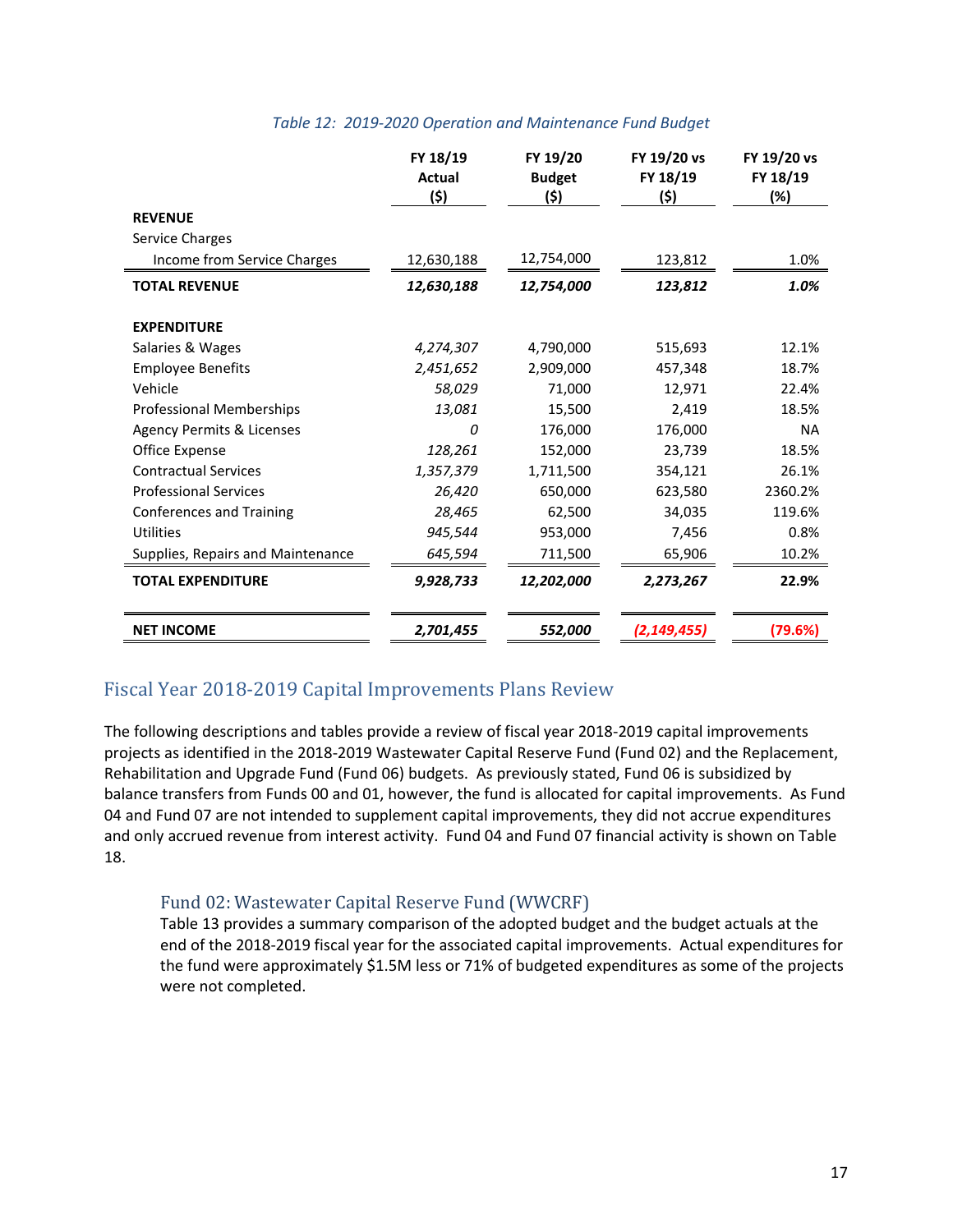<span id="page-17-1"></span>

| <b>DESCRIPTION</b>                        | Approved<br><b>Budget</b><br>(\$) | <b>Budget</b><br>Actual<br>(\$) | <b>Budgeted</b><br>vs Actual<br>(%) |
|-------------------------------------------|-----------------------------------|---------------------------------|-------------------------------------|
| Barscreens, Washers,<br>Compactors        | 1,500,000                         | 0                               | 0.0%                                |
| TRI Improvements *                        | 1,375,000                         | 1,351,948                       | 98.3%                               |
| <b>Operation and Maintenance</b><br>Carts | 25,000                            | 0                               | 0.0%                                |
| <b>SUB TOTOAL</b>                         | 2,900,000                         | 1,351,948                       | 46.6%                               |
| Debt Payment of SRF Loan<br>(73.2%)       | 2,377,168                         | 2,377,168                       | 100.0%                              |
| <b>TOTAL</b>                              | 5,277,168                         | 3,729,116                       | 70.7%                               |

#### *Table 13: 2018-2019 Wastewater Capital Reserve Fund Review*

Note: \* Project Complete

# <span id="page-17-0"></span>Fund 06: Replacement, Rehabilitation and Upgrade Fund

Table 14 provides a summary comparison of the adopted budget and the budget actuals at the end of the 2018-2019 fiscal year for the associated capital improvements. Actual expenditures for the fund were approximately \$0.7M less or 82% of budgeted expenditures as some of the projects were not completed.

#### *Table 14: 2018-2019 Replacement, Rehabilitation and Upgrade Fund Review*

<span id="page-17-2"></span>

|                                         | Approved<br><b>Budget</b> | <b>Budget</b><br>Actual | <b>Budgeted</b><br>vs Actual |
|-----------------------------------------|---------------------------|-------------------------|------------------------------|
| <b>DESCRIPTION</b>                      | (\$)                      | (\$)                    | (%)                          |
| Clarifier Coating Improvement *         | 375,000                   | 189,473                 | 50.5%                        |
| Lab Equipment Replacement *             | 50,000                    | 35,561                  | 71.1%                        |
| Admin. Office Improvement               | 125,000                   | 34,673                  | 27.7%                        |
| <b>Accounting Software Upgrade</b>      | 75,000                    | 44,313                  | 59.1%                        |
| Bldg. #27 Switchgear Improvement *      | 575,000                   | 554,665                 | 96.5%                        |
| EPDM Roof Replacement *                 | 150,000                   | 126,907                 | 84.6%                        |
| <b>Translucent Panel Rehabilitation</b> | 50,000                    | 16,477                  | 33.0%                        |
| RAS AFD Upgrades                        | 30,000                    | 15,291                  | 51.0%                        |
| TRI Improvements*                       | 1,375,000                 | 1,331,128               | 96.8%                        |
| Portable PD Pump                        | 75,000                    | 0                       | 0.0%                         |
| Centrifuge Rebuild                      | 50,000                    | 0                       | 0.0%                         |
| Robicon Drive Upgrade                   | 100,000                   | 0                       | 0.0%                         |
| Admin. MCC Panel Improvements           | 50,000                    | 0                       | 0.0%                         |
| Joerger Drive Reconstruction *          | 100,000                   | 92,253                  | 92.3%                        |
| <b>SUB TOTOAL</b>                       | 3,180,000                 | 2,440,741               | 76.8%                        |
| Debt Payment on SRF Loan (26.8%)        | 870,329                   | 870,329                 | 100.0%                       |
| <b>TOTAL</b>                            | 4,050,329                 | 3,311,070               | 81.7%                        |

Note: \* Project Complete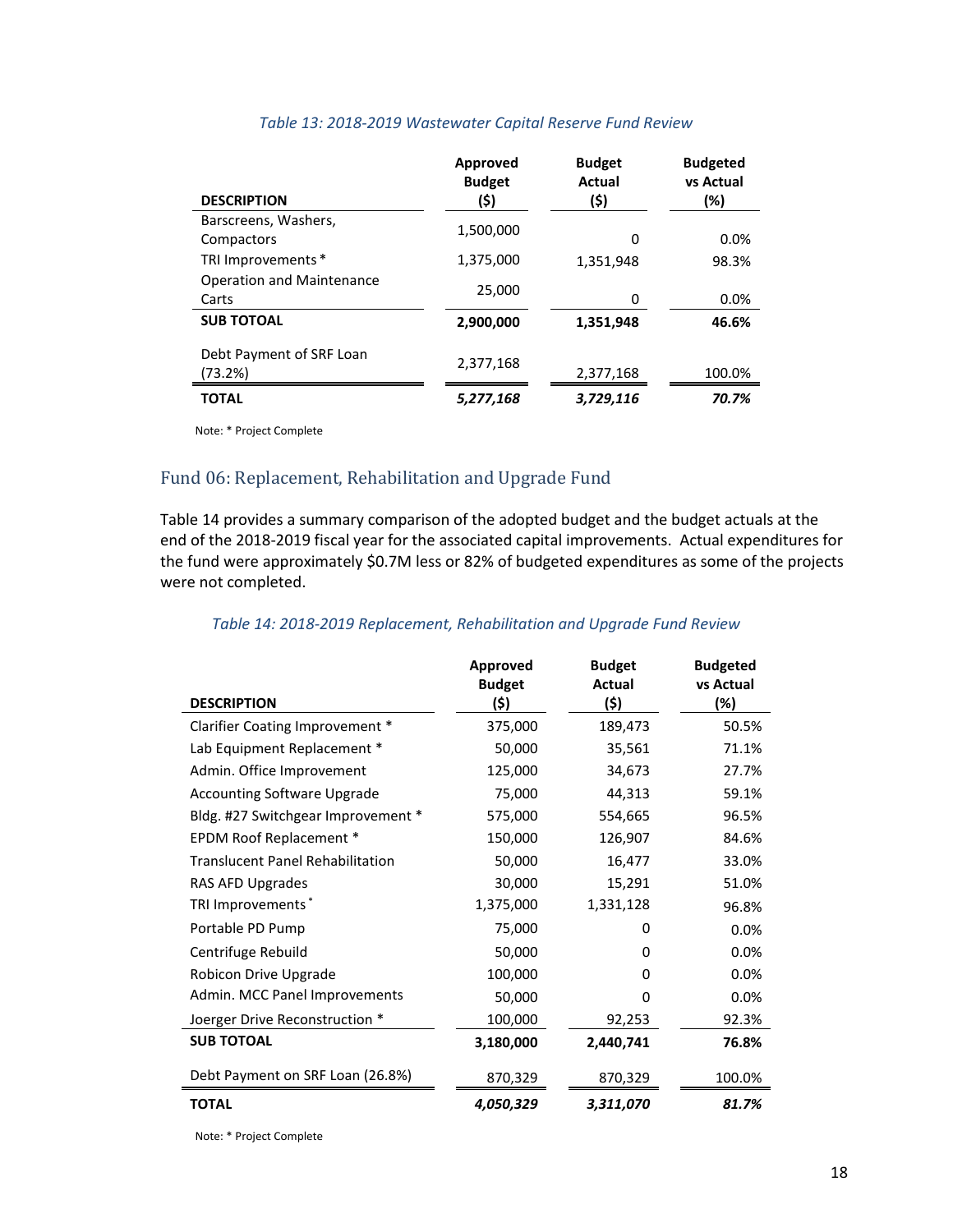# <span id="page-18-1"></span><span id="page-18-0"></span>Fiscal Year 2019-2020 Capital Improvements Plans

### Fund 02: Wastewater Capital Reserve Fund (WWCRF)

The projected connection fee revenue for fiscal year 2019-2020 is \$1.5M. Table 15 provides a breakdown of wastewater capital improvements funded by connection fees for projects to provide capacity to serve new development and to maintain a high level of sewer service for the benefit of such new development. Included in each fiscal year is payment on the SRF loan in the amount of approximately \$2.6M or 73% of the repayment obligation. The 5-year capital improvement plan total is approximately \$28.9M. Fiscal Year 2019-2020 WWCRF budget is approximately \$3.5M.

<span id="page-18-2"></span>

| Item            | <b>Description</b>                              | FY 19/20  | FY 20/21  | FY 21/22   | FY 22/23  | FY 23/24  |
|-----------------|-------------------------------------------------|-----------|-----------|------------|-----------|-----------|
| 1               | Barscreens, Washers, Compactors                 | 350,000   | 350,000   | 2,400,000  |           |           |
| 2               | <b>Operation and Maintenance Carts</b>          | 25,000    |           | 25,000     |           | 25,000    |
| 3               | Equipment/Vehicle Warehouse                     |           | 2,250,000 |            |           |           |
| 4               | Maintenance/IT Shop<br>Improvements             |           |           |            |           | 750,000   |
| 5               | Digester & Plant Heating<br><b>Improvements</b> |           |           | 3,500,000  |           |           |
| 6               | <b>BNR Improvements</b>                         |           |           | 1,750,000  |           |           |
| 7               | Portable Emergency Pump<br>Systems              | 400,000   |           |            |           |           |
| 8               | Plant Air Compressor                            | 25,000    |           |            |           |           |
| 9               | Flow Equalization Basin                         |           |           |            | 4,000,000 |           |
| 10              | Security Improvements                           | 50,000    |           |            |           |           |
| 11              | Utility/Snow Vehicle                            | 50,000    |           |            |           |           |
| <b>Subtotal</b> |                                                 | 900,000   | 2,600,000 | 7,675,000  | 4,000,000 | 775,000   |
|                 | Debt Payment on SRF Loan (73.2%)                | 2,587,684 | 2,587,684 | 2,587,684  | 2,587,684 | 2,587,684 |
| Total           |                                                 | 3,487,684 | 5,187,684 | 10,262,684 | 6,587,684 | 3,362,684 |

#### *Table 15: Wastewater Capital Reserve Fund 5-Year Plan*

The projects and descriptions for the WWCRF capital improvement projects are as follows:

- 1. *Barscreens, Washers, Compactors:* New barscreens, washers, compactors, headworks building modifications, flow diversion structures, bypass pumping, etc.
- 2. *Operation and Maintenance Carts:* Purchase of additional O&M carts.
- 3. *Equipment/Vehicle Warehouse:* Construction of new warehouse for storage of vehicles, heavy equipment, and various other items.
- 4. *Maintenance/IT Shop Improvements:* Relocation of mechanical and maintenance/I&E shops.
- 5. *Digester & Plant Heating Improvements:* Construction of new digester building to house new boilers, pumps, and other major mechanical equipment to support digestion, heating, and gas handling systems.
- 6. *BNR Improvements:* Modification of existing denitrification influent structures to reduce dissolved oxygen concentrations entering the denitrification cells.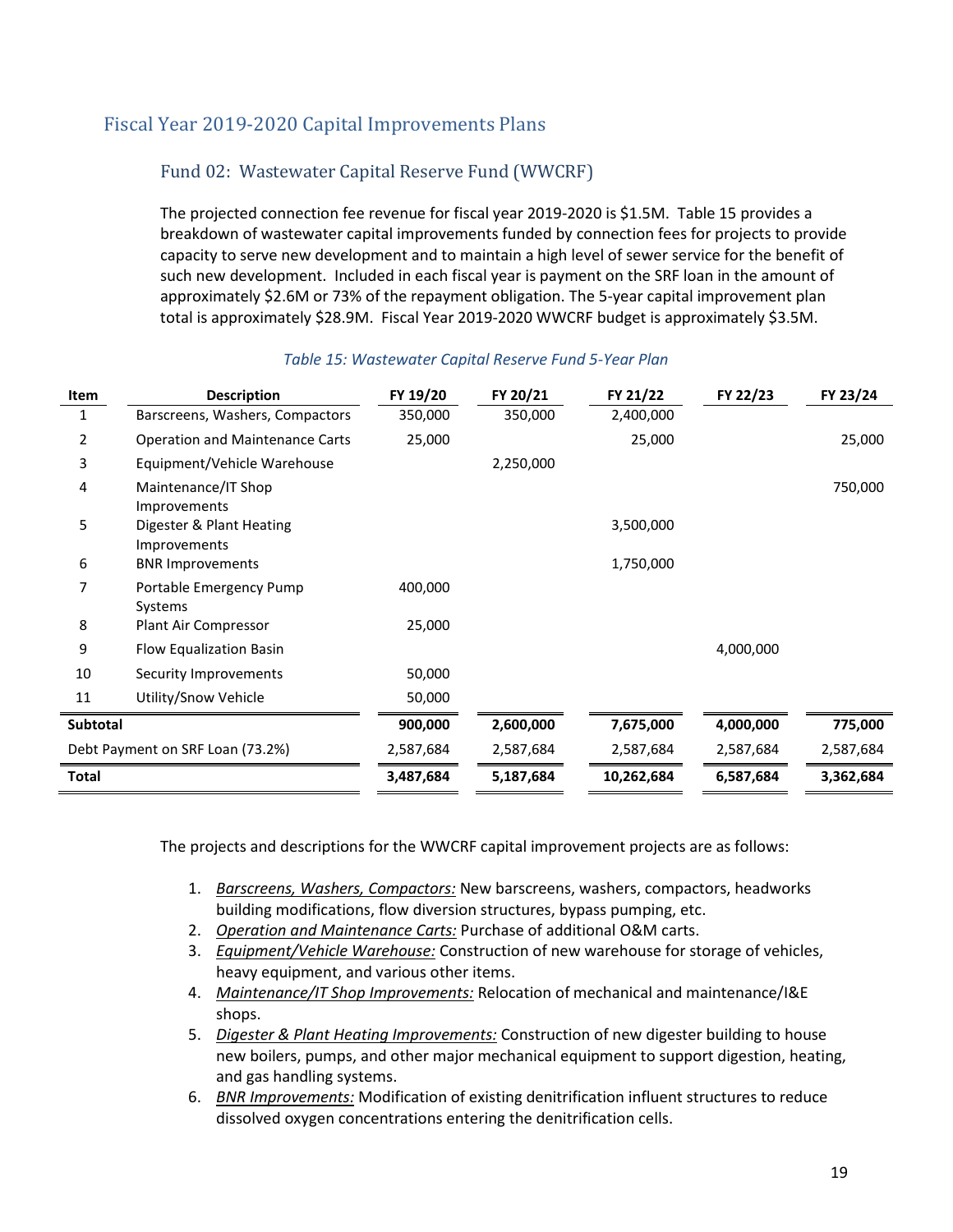- 7. *Portable Emergency Pump Systems:* Purchase of new trailer mounted bypass pumps for emergency bypass flow systems.
- 8. *Plant Air Compressor:* Purchase of new trailer mounted portable air compressor.
- 9. *Flow Equalization Basin:* Construction of a new raw influent flow equalization basin.
- 10. *Security Improvements:* Installation of new security cameras.
- 11. *Utility/Snow Vehicle:* Purchase of a new vehicle for safe and efficient collection of river and well samples.

### <span id="page-19-0"></span>Fund 06: Replacement, Rehabilitation and Upgrade Fund

Table 16 provides a breakdown of capital improvements funded by monies transferred from Funds 00 and 01 to fund capital improvements projects associated with the replacement, rehabilitation, and upgrade of existing treatment plant, maintenance, and operation and administrative equipment, and appurtenances, not involving treatment capacity expansion, but for improvement, reliability and upgrading of existing equipment. Included in each fiscal year is payment on the SRF loan in the amount of approximately \$0.9M or 27% of the repayment obligation. The 5-year capital improvement plan total is approximately \$14.9M. Fiscal Year 2019-2020 Replacement, Rehabilitation and Upgrade Fund budget is approximately \$2.3M.

<span id="page-19-1"></span>

| Item |                                         |          |          |           |           |          |
|------|-----------------------------------------|----------|----------|-----------|-----------|----------|
| No.  | <b>Description</b>                      | FY 19/20 | FY 20/21 | FY 21/22  | FY 22/23  | FY 23/24 |
| 1    | <b>Plant Coating Improvements</b>       |          | 450,000  | 460,000   |           |          |
| 2    | Lab Equipment Replacements              | 25,000   | 25,000   | 75,000    | 25,000    | 50,000   |
| 3    | Admin. Office Improvement               | 66,000   | 250,000  |           |           |          |
| 4    | <b>Accounting Software Upgrade</b>      | 90,000   |          |           |           |          |
| 5    | <b>EPDM Roof Replacement</b>            | 420,000  | 50,000   | 50,000    | 500,000   | 50,000   |
| 6    | <b>Translucent Panel Rehabilitation</b> |          |          |           |           | 60,000   |
| 7    | <b>VFD Replacements</b>                 | 30,000   |          | 30,000    |           | 30,000   |
| 8    | TRI Improvements                        |          |          |           | 3,800,000 |          |
| 9    | Centrifuge Rebuild                      | 50,000   | 50,000   |           |           |          |
| 10   | Robicon Drive Upgrade                   | 35,000   |          |           |           |          |
| 11   | Lab Improvement                         |          | 75,000   |           |           |          |
| 12   | Vehicle Replacement                     |          | 30,000   |           | 30,000    |          |
| 13   | WWTP Pilot Study Rehabilitation         |          | 75,000   |           |           |          |
| 14   | <b>Communications Network</b>           |          |          |           | 200,000   |          |
|      | Replacement                             |          |          |           |           |          |
| 15   | <b>Facilities Security System</b>       | 50,000   | 5,000    |           |           |          |
| 16   | Lime System Improvements                |          |          | 150,000   |           |          |
| 17   | <b>Wasting Pumps Upgrade</b>            |          |          | 350,000   |           |          |
| 18   | Plant Concrete Repair                   | 450,000  |          |           |           | 400,000  |
| 19   | <b>Facility Asphalt Sealing</b>         |          |          | 100,000   |           |          |
| 20   | Telephone Upgrade                       |          | 30,000   |           |           |          |
| 21   | 2 Water System Improvement              |          |          |           | 500,000   |          |
| 22   | 2 Water Vault Improvement               |          |          | 100,000   |           |          |
| 23   | Secondary Clarifier Launder             |          | 75,000   |           |           |          |
|      | Covers                                  |          |          |           |           |          |
| 24   | Corten/Fascia Installation              | 150,000  |          |           |           |          |
|      | Project                                 |          |          |           |           |          |
| 25   | Chlorine Scrubber Replacement           |          |          | 1,000,000 |           |          |
|      |                                         |          |          |           |           |          |

#### *Table 16: Replacement, Rehabilitation and Upgrade Fund 5-Year Plan*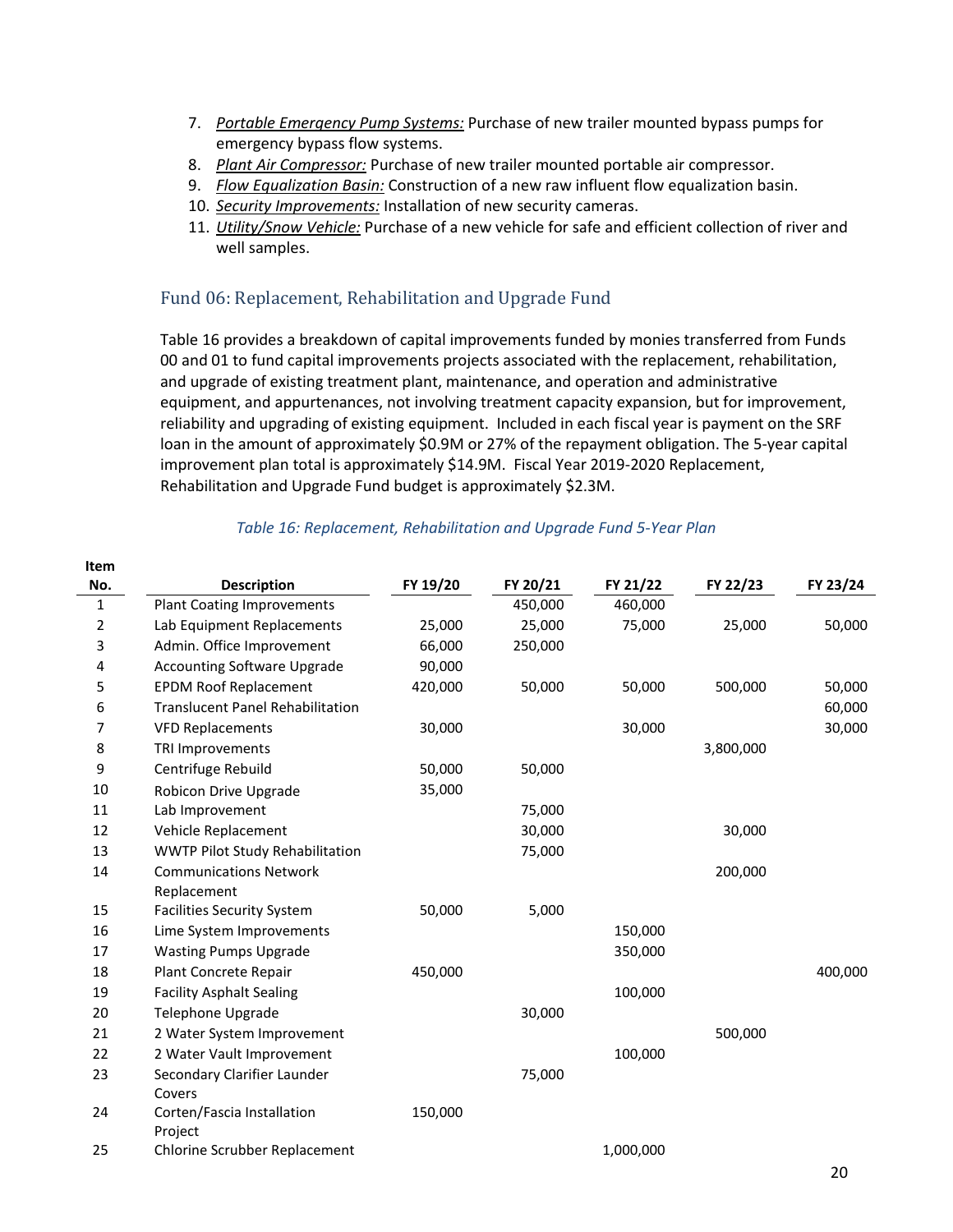| 26              | <b>Odorous Air Expansion</b>     |           |           | 50,000    |           |           |
|-----------------|----------------------------------|-----------|-----------|-----------|-----------|-----------|
| 27              | <b>BNR Blower Replacement</b>    | 25,000    |           | 25,000    |           | 25,000    |
| <b>Subtotal</b> |                                  | 1,391,000 | 1,115,000 | 2,390,000 | 5,055,000 | 615,000   |
|                 | Debt Payment on SRF Loan (26.8%) | 870.329   | 870.329   | 870.329   | 870.329   | 870,329   |
| Total           |                                  | 2,261,329 | 1,985,329 | 3,260,329 | 5,925,329 | 1,485,329 |

The projects and descriptions for the Replacement, Rehabilitation and Upgrade Fund capital improvement projects are as follows:

- 1. *Plant Coating Improvements:* New coating application on various equipment and facilities.
- 2. *Lab Equipment Replacements:* Replacement of various aged equipment (as needed).
- 3. *Admin. Office Improvement:* Remodeling of administration building front office.
- 4. *Accounting Software Upgrade:* Purchase and implementation of new accounting software.
- 5. *EPDM Roof Replacement:* Repair and replacement of various plant EPDM roofing systems.
- 6. *Translucent Panel Rehabilitation:* Refurbish existing Kalwall architectural panels.
- 7. *VFD Replacements:* Replacements of various variable frequency drives throughout plant.
- 8. *TRI Improvements:* CIPP lining of TRI between TRI Manhole Nos. 32 and 35.
- 9. *Centrifuge Rebuild:* Rebuild dewatering centrifuges.
- 10. *Robicon Drive Upgrade:* Replace VFD in BNR Influent Pump Station.
- 11. *Lab Improvement:* Remodeling of Agency labs.
- 12. *Vehicle Replacement:* Replacement of aged vehicles.
- 13. *WWTP Pilot Study Rehabilitation:* Rehabilitation of BNR pilot plant for testing of various operating strategies.
- 14. *Communications Network Replacement:* Replacement of aged network communications equipment and cabling.
- 15. *Facilities Security System:* Replace existing cameras and front gate.
- 16. *Lime System Improvements:* Replace conveyance system for hydrated lime.
- 17. *Wasting Pumps Upgrade:* Replace WAS pumps.
- 18. *Plant Concrete Repair:* Perform various concrete repairs throughout the plant.
- 19. *Facility Asphalt Sealing:* Reseal asphalt surfaces through the plant.
- 20. *Telephone Upgrade:* Replace existing aged PBX system and telephones.
- 21. *2 Water System Improvement:* Upgrade reclaimed water storage, pumping, and distribution system.
- 22. *2 Water Vault Improvement:* Construct new vault around existing buried isolation valves for improved access for maintenance and replacements.
- 23. *Secondary Clarifier Launder Covers:* New hinged covers over secondary clarifier launders to minimize algae.
- 24. *Corten/Fascia Installation Project:* New corten/fascia structures to reduce structural damage from roof runoff.
- 25. *Chlorine Scrubber Replacement:* Replace aged chlorine gas neutralizing scrubber.
- 26. *Odorous Air Expansion:* Expand odorous air collection system network.
- 27. *BNR Blower Replacement:* Replace BNR aeration blowers

# <span id="page-20-0"></span>Unfunded Accrued Liability

The Agency participates in the California Public Employees' Retirement System (CalPERS) which includes a plan for Classic and PEPRA (Public Employees' Pension Reform Act) employees. Based on the annual valuation reports prepared by CalPERS, the estimated unfunded accrued liability (UAL) for each plan for 06/30/19 are approximately \$16M for Classic Employees and \$27k for PEPRA Employees.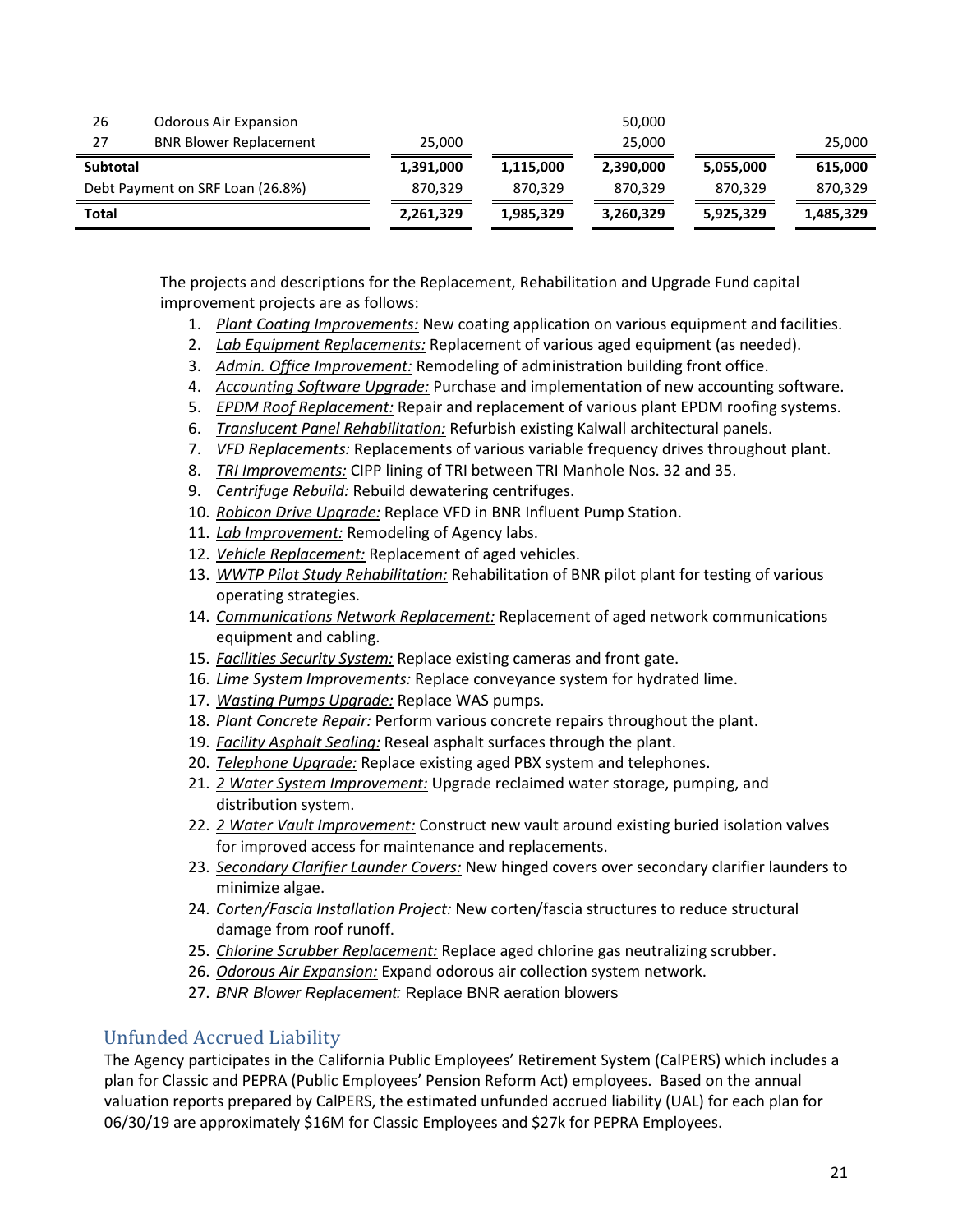<span id="page-21-2"></span>There is a cost benefit to the Agency to reduce the UAL amortization schedule from the current 30-year schedule to a 5-year schedule as it would provide a savings of approximately \$11M in accrued interest. Table 17 provides the anticipated payment schedule to reduce the UAL on the 5-year amortization schedule. Monies for payment for the UAL is provided by Fund 06 but distributed from Fund 00. It should be noted the UAL may vary as CalPERS performs future valuation reports.

#### *Table 17: CalPERS UAL 5-Year Amortization Schedule*

| <b>Fiscal Year</b> | Payment   |
|--------------------|-----------|
| 2019-2020          | 3,535,087 |
| 2020-2021          | 3,616,977 |
| 2021-2022          | 3,716,444 |
| 2022-2023          | 3,818,647 |
| 2023-2024          | 3.923.659 |

# <span id="page-21-0"></span>End of Fiscal Year Fund Balances

Table 18 lists the expected fund balances at the end of fiscal year 2019-2020. Each fund is shown with direct revenues (services charges and connection fees), interest revenue, budgeted expenditures and end of year balance. The total of all funds is approximately \$46.7M.

#### *Table 18: 2019-2020 End of Year Fund Balances*

<span id="page-21-3"></span>

| <b>Description</b>       | Fund 00   | Fund 01    | Fund 02    | Fund 04   | Fund 06    | Fund 07   |
|--------------------------|-----------|------------|------------|-----------|------------|-----------|
| <b>Beginning Balance</b> | 50,000    | 250,000    | 18,843,917 | 3.018.944 | 25,553,118 | 4,024,683 |
| Direct Revenue           | 3,900,000 | 12,754,000 | 1,500,000  |           |            |           |
| Interest Revenue         | 9,000     | 38,000     | 450.000    | 73.000    | 625.000    | 97,500    |
| Expenditure              | 3.075.160 | 12,217,500 | 3,487,684  |           | 2,201,329  |           |
| CalPERS UAL Payment      |           |            |            |           | 3,550,000  | 0         |
| End of FY 19/20 Balance  | 883,840   | 824.500    | 17,306,233 | 3,091,944 | 20,426,789 | 4,122,183 |

# <span id="page-21-1"></span>Summary

The annual budget for fiscal year 2019-2020 provides detailed operating budgets and capital improvement plans for the Agency in order to meet the waste discharge requirements and provide a high level of service to its customers. The changes in budget formats provide detailed budget information for each of the Agency's departments. As the budgets are regularly monitored and more data is collected, the Agency will be able to better determine department operating and maintenance costs and make financial decisions on its assets accordingly.

It is recommended the capital improvement projects be reevaluated for future budgets as the Master Sewer Plan is completed and the operation and maintenance budget be reformatted as more data is collected from the departments.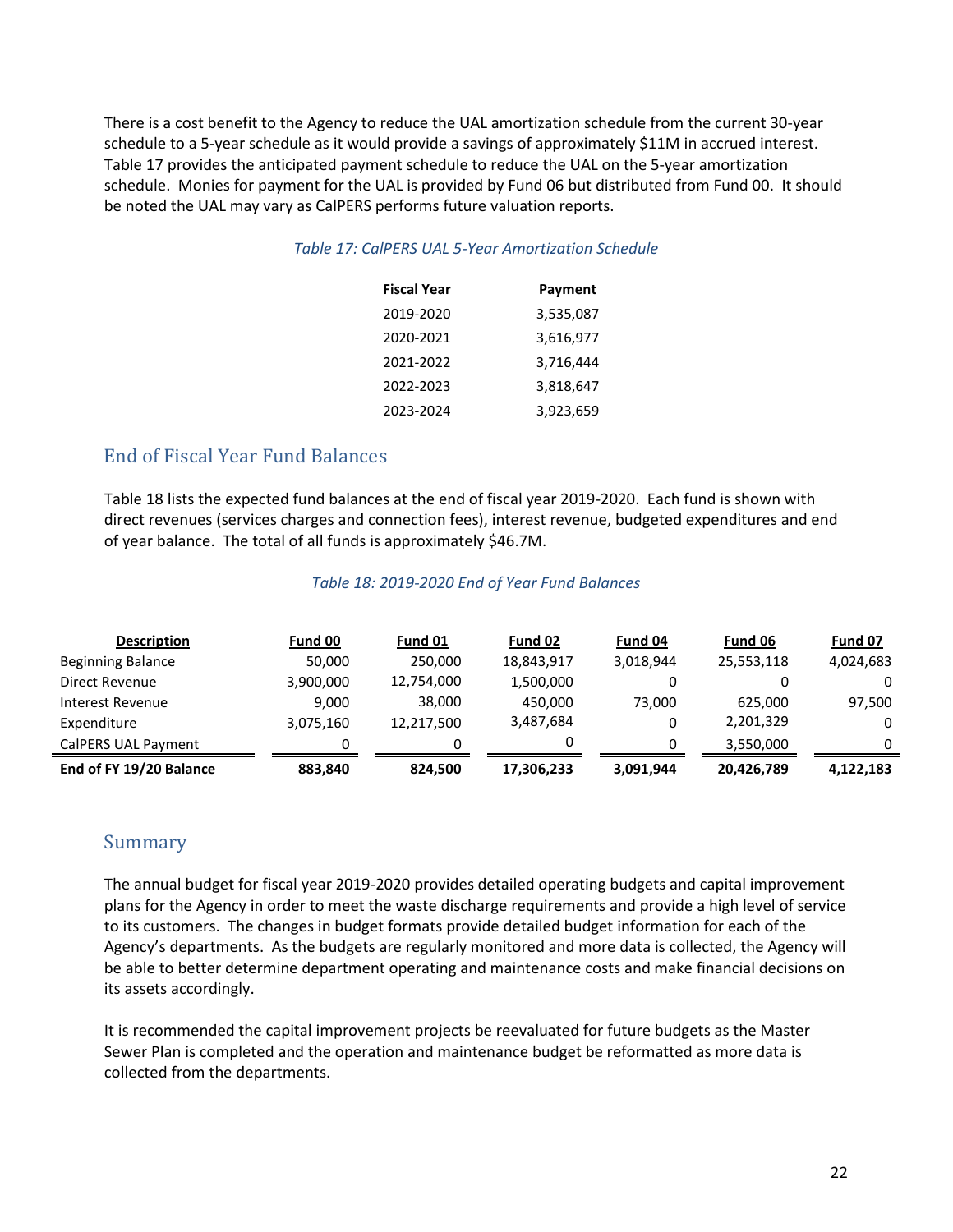# *Appendix A*

#### **Fiscal Year 2019-2020 Fund 00: Administrative Fund Budget**

|                                 | <b>Budget</b><br>(\$) |
|---------------------------------|-----------------------|
| <b>REVENUE</b>                  |                       |
| Tax Revenue - Ad Valorem        | 3,900,000             |
| <b>TOTAL REVENUE</b>            | 3,900,000             |
|                                 |                       |
| <b>EXPENDITURE</b>              |                       |
| Salaries & Wages                | 1,040,000             |
| <b>Employee Benefits</b>        | 753,450               |
| Director Fees                   | 7,000                 |
| Vehicle                         | 1,950                 |
| CSRMA Insurance                 | 175,000               |
| <b>Professional Memberships</b> | 27,710                |
| Office Expense                  | 132,850               |
| <b>Contractual Services</b>     | 154,500               |
| <b>Professional Services</b>    | 644,000               |
| <b>Conferences and Training</b> | 31,500                |
| Uncollectible Accounts          | 2,000                 |
| <b>Utilities</b>                | 105,200               |
| <b>TOTAL EXPENDITURE</b>        | 3,075,160             |
|                                 |                       |
| <b>NET INCOME</b>               | 824,840               |